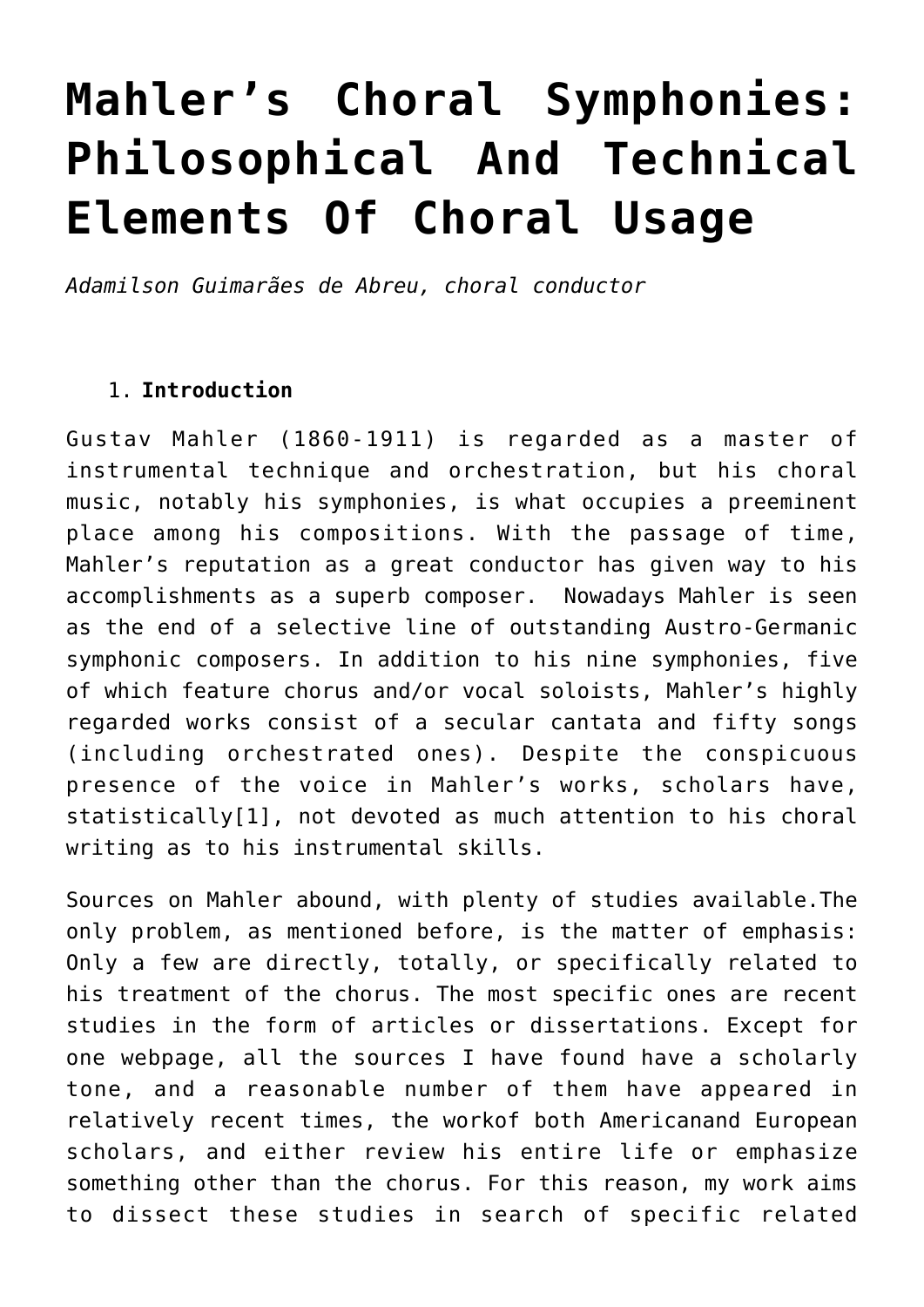details. Other relevantsources are personal accounts such as letters, recollections, pictures, and program notes related to Mahler and his closest companions. And of course, Mahler's own music in the form of scoresand recordings are of primary importance for any research.

Given the fact that Mahler's choral music is still relegated to a secondary place, I have strived to identify sources dealing with treatment and examination of the chorus in Mahler's Symphonies No. 2 (1895), No. 3 (1902), and No. 8 (1909), the three symphonies with choral settings. Emphasis has been placed on musical/philosophical matters and technical elements of choral usage because Mahler's psyche and philosophy of life cannot be separated from his music.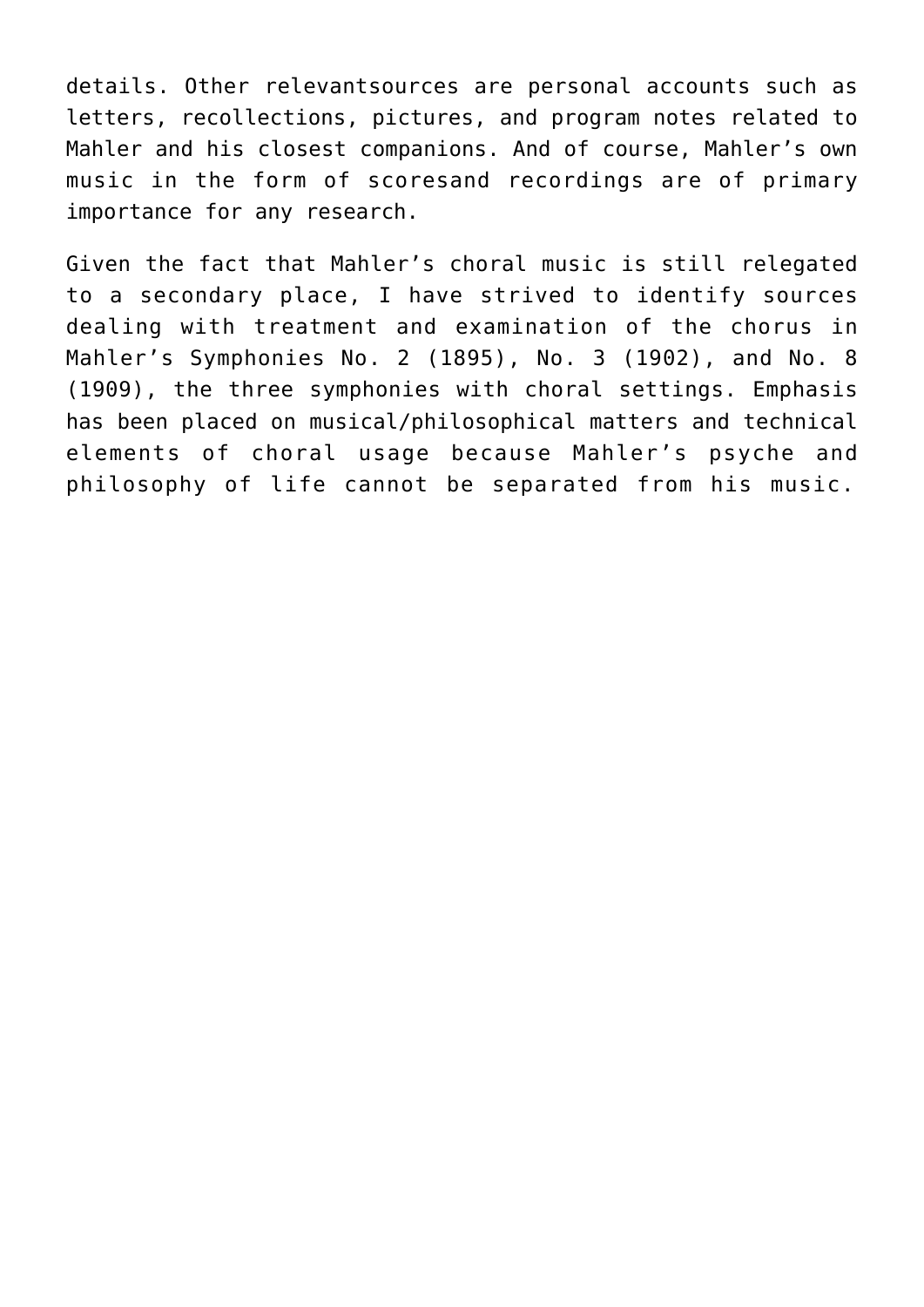J

Manuscript of Mahler's Symphonies No. 2 (1895)

# 2. **Mahler's Philosophical and Literary Background**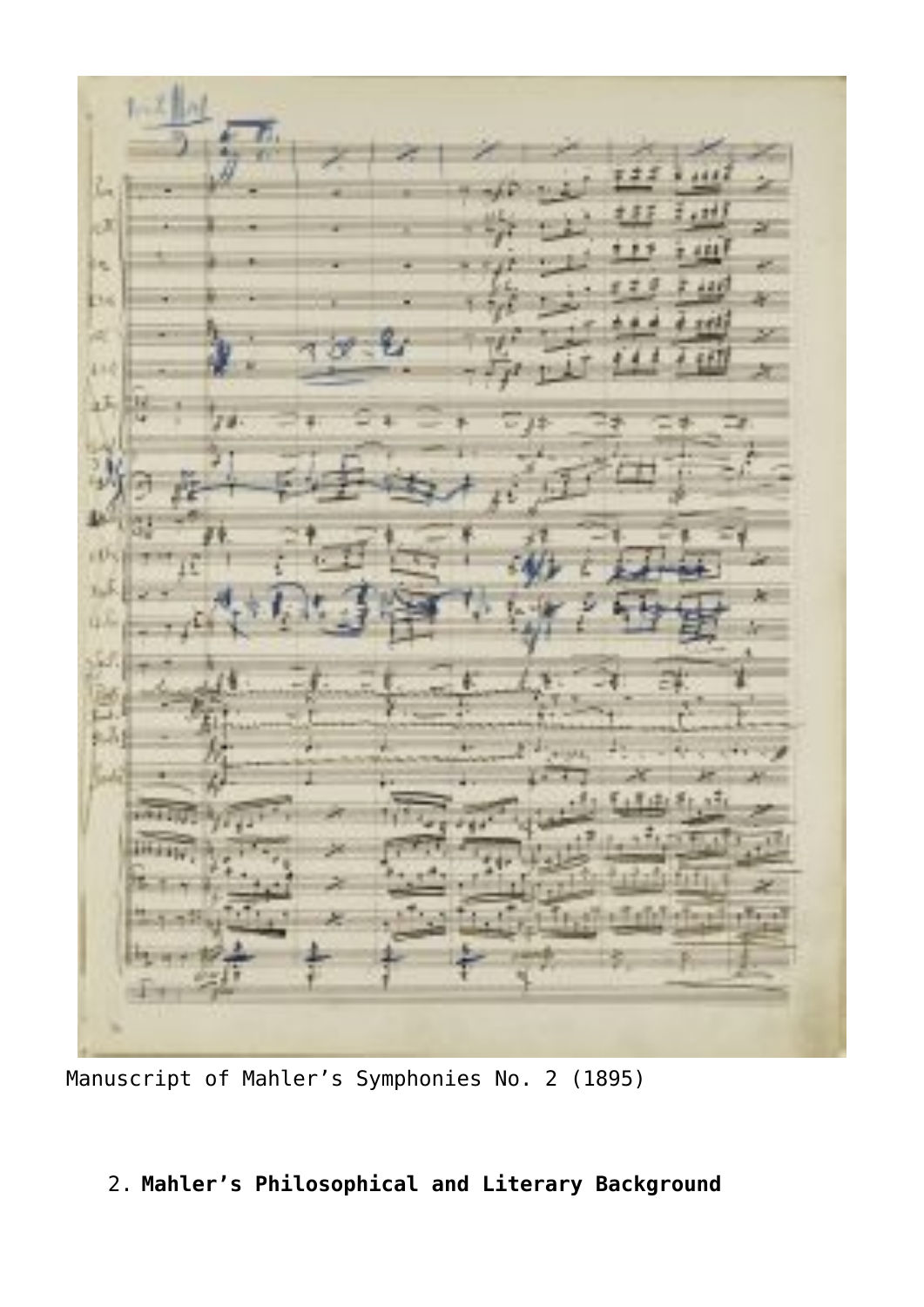To better understand the music of Mahler,it is essential to shed light on his life philosophy. From the several personal account[s\[2\]](http://icb.ifcm.net/applewebdata://9E3B48BF-B8CF-4DE6-966E-F39BBEF12231#_ftn2) to his own programs for his symphonie[s\[3\],](http://icb.ifcm.net/applewebdata://9E3B48BF-B8CF-4DE6-966E-F39BBEF12231#_ftn3) by way of the great literary thinkers associated with him, it seems that metaphysical and eschatological questions were intrinsic parts of Mahler's life as well as his music-making process. Constantin Floros argues along these lines when he states:

*Gustav Mahler is one of those artists whose art and personality cannot be separated. His symphonic writing, paradoxical as this might seem, expresses his worldview; it has a literary and philosophical background. His religious and philosophical thinking cannot be separated from his work.[\[4\]](http://icb.ifcm.net/applewebdata://9E3B48BF-B8CF-4DE6-966E-F39BBEF12231#_ftn4)*

This path suggested by Floros may help us see Mahler's psyche and its translation into music as a gateway to understanding his choral music.

Literature and people related to it played important roles in the frame work of Mahler's musical output. Corroborating Floros, David Holbrook argues, "we have nothing in literature as profoundly concerned with fundamental problems of existence as Mahler's works."[\[5\]](http://icb.ifcm.net/applewebdata://9E3B48BF-B8CF-4DE6-966E-F39BBEF12231#_ftn5) Steven Johnson goes into much detail about the philosophers Arthur Schopenhauer (1788-1860) and Friedrich Nietzsche (1844- 1900) and the composer Richard Wagner (1813-1883), three people who "left their fingerprints" on Mahler's music. For example, Johnson highlights the duality of thought expressed in Mahler's Third Symphony, rooted first in Schopenhauer's *World as Wílland Idea* (1818[\)\[6\]](http://icb.ifcm.net/applewebdata://9E3B48BF-B8CF-4DE6-966E-F39BBEF12231#_ftn6) and, second, in Nietzsche's *The Birth of Tragedy* (1872).[\[7\]](http://icb.ifcm.net/applewebdata://9E3B48BF-B8CF-4DE6-966E-F39BBEF12231#_ftn7) According to Holbrook,"Mahler would have encountered a similar duality in Wagner's essay on Beethoven, which Mahler once claimed was the best writing on music.["\[8\]](http://icb.ifcm.net/applewebdata://9E3B48BF-B8CF-4DE6-966E-F39BBEF12231#_ftn8)Johnson thus suggests that Wagner's call for reawakening of the German spirit through Beethoven's music was the most influential event for the young Mahler.[\[9\]](http://icb.ifcm.net/applewebdata://9E3B48BF-B8CF-4DE6-966E-F39BBEF12231#_ftn9)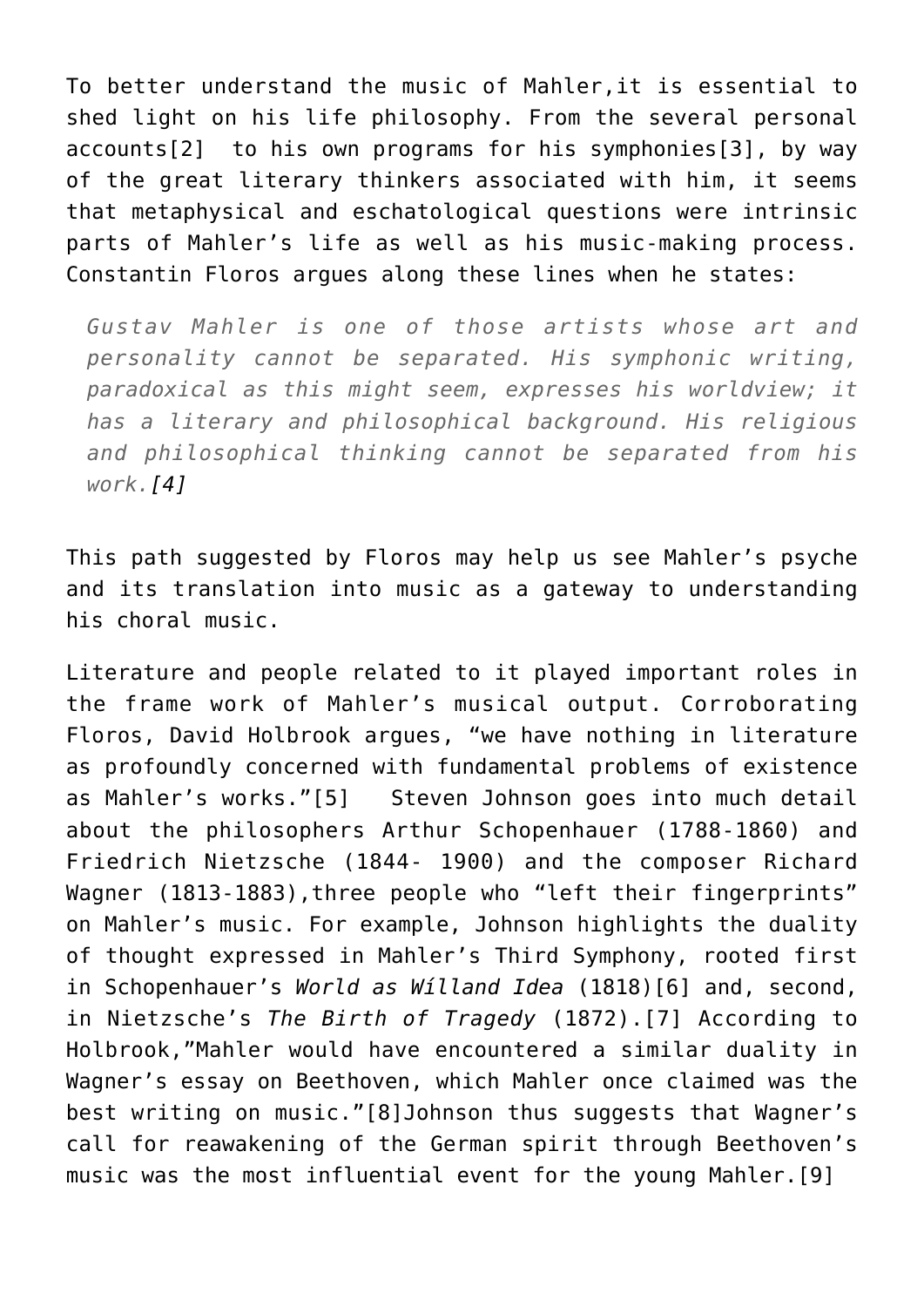Another crucial literary figure for the development of Mahler's philosophical/literary thinking was Johann Wolfgang von Goethe. Mahler revered Goethe deeply and was attracted to the final scene of Goethe's *Faust,* Part II because of its connection with metaphysical themes.[\[10\]M](http://icb.ifcm.net/applewebdata://9E3B48BF-B8CF-4DE6-966E-F39BBEF12231#_ftn10)ahler had read a biography of Goetheand, during the time the Eighth Symphony was being written, his wife wrote, "Goethe and apples are the two things he cannot live without."[\[11\]](http://icb.ifcm.net/applewebdata://9E3B48BF-B8CF-4DE6-966E-F39BBEF12231#_ftn11) Clearly,Goethe exerted a powerful influence on Mahler's thinking.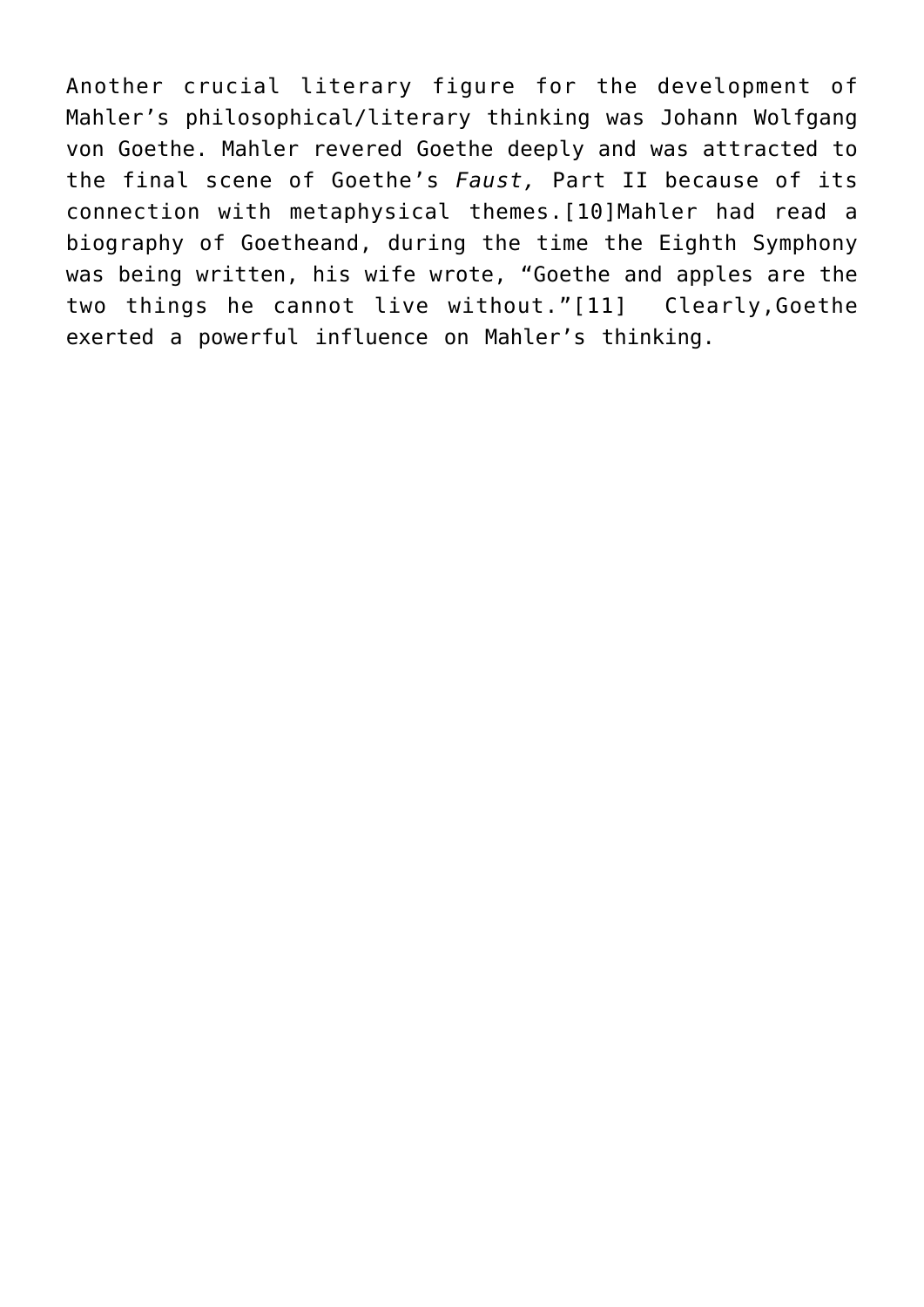

Johann Wolfgang (von) Goethe (28 August 1749 – 22 March 1832)

# 3. **Philosophizing with Music**

Mahler's concern with the meaning of life is the most powerful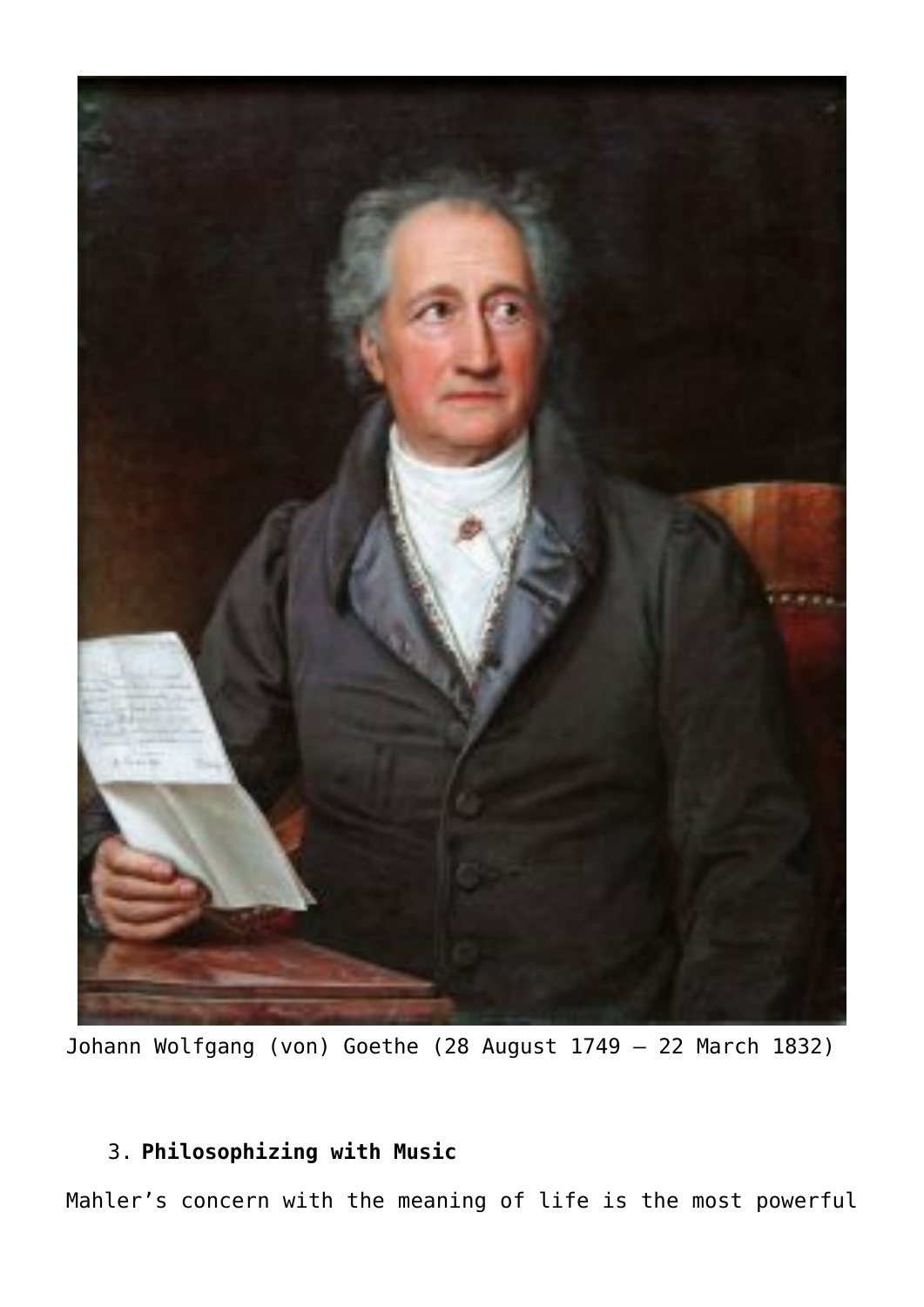driving force

inhissymphonies.Writingmusicwashismodeofphilosophizing,hissear chfor

answerstothefundamentalquestionsofhumanity:Whatarewe?Wherearew egoing? What is the meaning of life? What exists after we die? The programs he wrote for his symphonies are nothing but an effort to ensure that listeners would understand the spiritual content of his music and appreciate his personal journey towards answering primordial questions aboutlife.

Mahler's metaphysical preoccupations reflect turn-of-thecentury sociological anguish, or so-called *fin de siecle* existentialism, along with the disintegration of the Austrian empire. For instance, Franklin refers to many unusual features that push beyond conventional musical concerns – such as different timbres, huge orchestral forces, extreme dynamic levels, spatial distribution of instruments, allusion to forces of nature, and identifiable forms of popular music. All of these unconventional musical traits question and criticize the cultural assumptions made during Mahler's time.[\[12\]](http://icb.ifcm.net/applewebdata://9E3B48BF-B8CF-4DE6-966E-F39BBEF12231#_ftn12)

Another evident aspect of Mahler's fascination with metaphysics was his sense of spirituality as a result of his Jewish heritage combined with his later conversion to Christianity (1897). Alma Mahler observed that "his religious songs, the Second Symphony, the Eighth Symphony, and all the chorales in the symphonies are rooted in his own personalityand not brought in from outside! He never denied his Jewish origin . . . he was Christian-Jew."[\[13\]](http://icb.ifcm.net/applewebdata://9E3B48BF-B8CF-4DE6-966E-F39BBEF12231#_ftn13) This intermingling of literary, sociological, internal, and religious effects will come to have a physical presence in Mahler's music.

## 3.1 **Communicating Philosophical Matters in Music**

Even more important than appreciating the metaphysical motivations behind Mahler's music is encountering hints of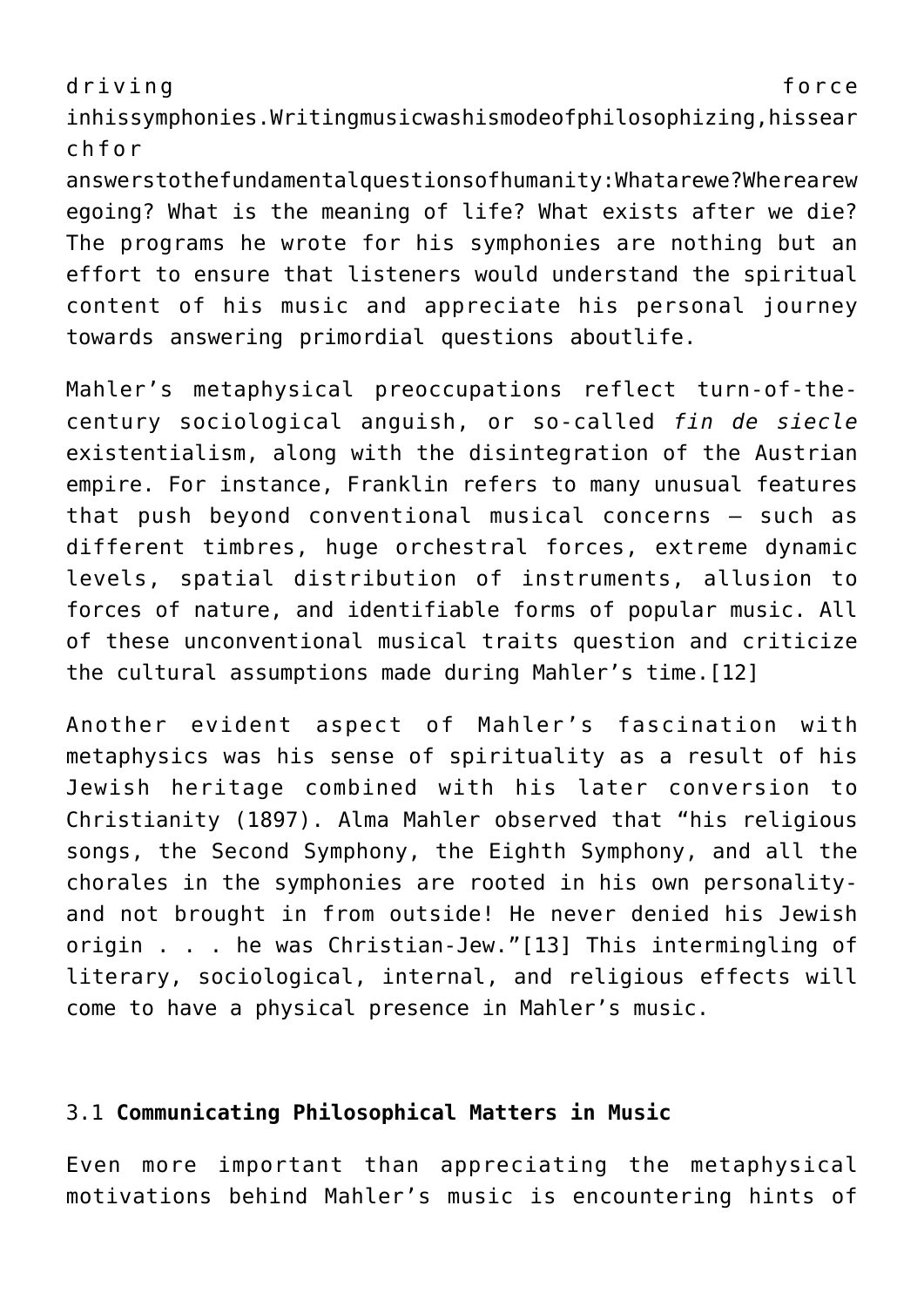such concerns musically translated into reality. For Mahler the"symphony is constructing a world with all the technical means at one's disposal. [14] Nietzsche's argument possibly led Mahler to value simple folk songs as the most essential musical mirror of the world available.

Mahler's apparent use of popular forms as musical reflections on the world also allows him to transform them to communicate personal traits such as irony. Henry Lea defends that Mahler's irony is Freudian in the sense that his music is highly associative in revealing unsuspected depth.[\[15\]](http://icb.ifcm.net/applewebdata://9E3B48BF-B8CF-4DE6-966E-F39BBEF12231#_ftn15) Mahler uses popular forms to send out a message beyond the functional purpose of folk art. His stylized marches, dances, and folksongs have their communal purpose (bringing people together)transfigured into a larger universal statement about the human condition.[\[16\]](http://icb.ifcm.net/applewebdata://9E3B48BF-B8CF-4DE6-966E-F39BBEF12231#_ftn16) For example, Mahler's chorus is an individualized voice in the way that constant shifts in harmony and rhythm, sophisticated orchestration, and the emotional quality of the music contrast with the piety of the text.[\[17\]](http://icb.ifcm.net/applewebdata://9E3B48BF-B8CF-4DE6-966E-F39BBEF12231#_ftn17) Mahler thus establishes his irony musically when he uses a collective form to express exactly the opposite of its communal spirit.

Closely linked to irony is Mahler's sense of humor, which also permeates his music. It is important to note the elevated standard of Mahler's sense of humor. As he states, "humor should be called on to express only the highest thoughts that cannot be expressed any other way."[\[18\]](http://icb.ifcm.net/applewebdata://9E3B48BF-B8CF-4DE6-966E-F39BBEF12231#_ftn18) His humor is present both in the text and in the musical expression of the words without ever compromising the serious subject matter of his symphonies as a whole[.\[19\]](http://icb.ifcm.net/applewebdata://9E3B48BF-B8CF-4DE6-966E-F39BBEF12231#_ftn19) For example, the words of Jesus in the text of the Third Symphony's fifth movement are made irreverent by Mahler's instructions *"grob"* [coarse], a sudden *forte* dynamic, and a return to F major, which Abbate argues represents the failure of transcendence.[\[20\]](http://icb.ifcm.net/applewebdata://9E3B48BF-B8CF-4DE6-966E-F39BBEF12231#_ftn20) And the boys' chorus, sounding like bells, also has a humorous effect after the tension of the previous movement.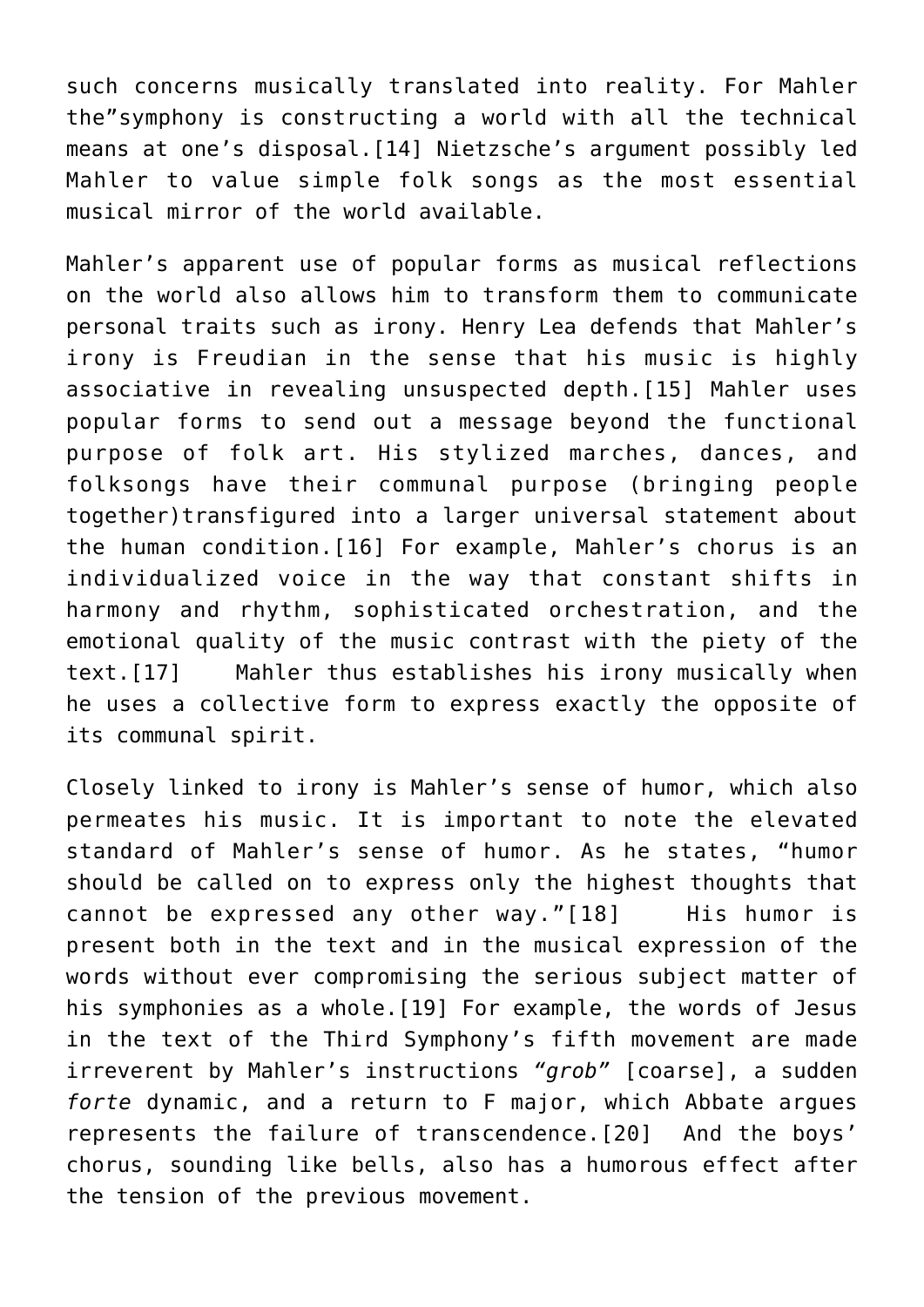#### 3.2 **Text and Poetic Ideas**

It has been previously suggested that Mahler has a humanistic agenda in his works, especially in the symphonies. Beethoven set the precedents for choral music, and thus for words conveying a message to humanity. In the same spirit, Mahler takes a step towards continuing this tradition.

The texts in Mahler's choral symphonies reflect his poetic aesthetics along with his metaphysical concerns. The words in the Second Symphony unfold with a blend of Christianity and pan-Germanic mythology.[\[21\]](http://icb.ifcm.net/applewebdata://9E3B48BF-B8CF-4DE6-966E-F39BBEF12231#_ftn21) The last movement is a dramatic depiction of the Apocalypse, which serves as a foil to the chorale about resurrection. The text is a mixture of the Bible and Mahler's own words. In the Third Symphony, Mahler's words proclaim a "Nietzschean-Shopenhauerian" celebration of the will *to* over come mortality.[\[22\]](http://icb.ifcm.net/applewebdata://9E3B48BF-B8CF-4DE6-966E-F39BBEF12231#_ftn22) The Eighth Symphony's text includes theological concepts such as grace, love, and illumination. The first part is an medieval Latin hymn; the second is the Second Part of Goethe's *Faust.[\[23\]](http://icb.ifcm.net/applewebdata://9E3B48BF-B8CF-4DE6-966E-F39BBEF12231#_ftn23)* This apparent contradiction only highlights Mahler's solid literary background and the idea of introducing text as one more source for reaching out to humanity with the composer's idiosyncratic spiritual message. There has been much dispute about Mahler's true philosophical intentions. One side favors Christianity, the others arguing for pagan overtones, or even religious syncretism.[\[24\]](http://icb.ifcm.net/applewebdata://9E3B48BF-B8CF-4DE6-966E-F39BBEF12231#_ftn24) Whatever side his music may lean towards – if in fact it does -, music for Mahler seems to be his tool for seeking spiritual truth, so the text cannot be ignored in that pursuit.

#### 4. **Technical Elements of Choral Usage**

Mahler considered the human voice to be a source of sound, a distinctive timbre among the orchestral instruments. Regarding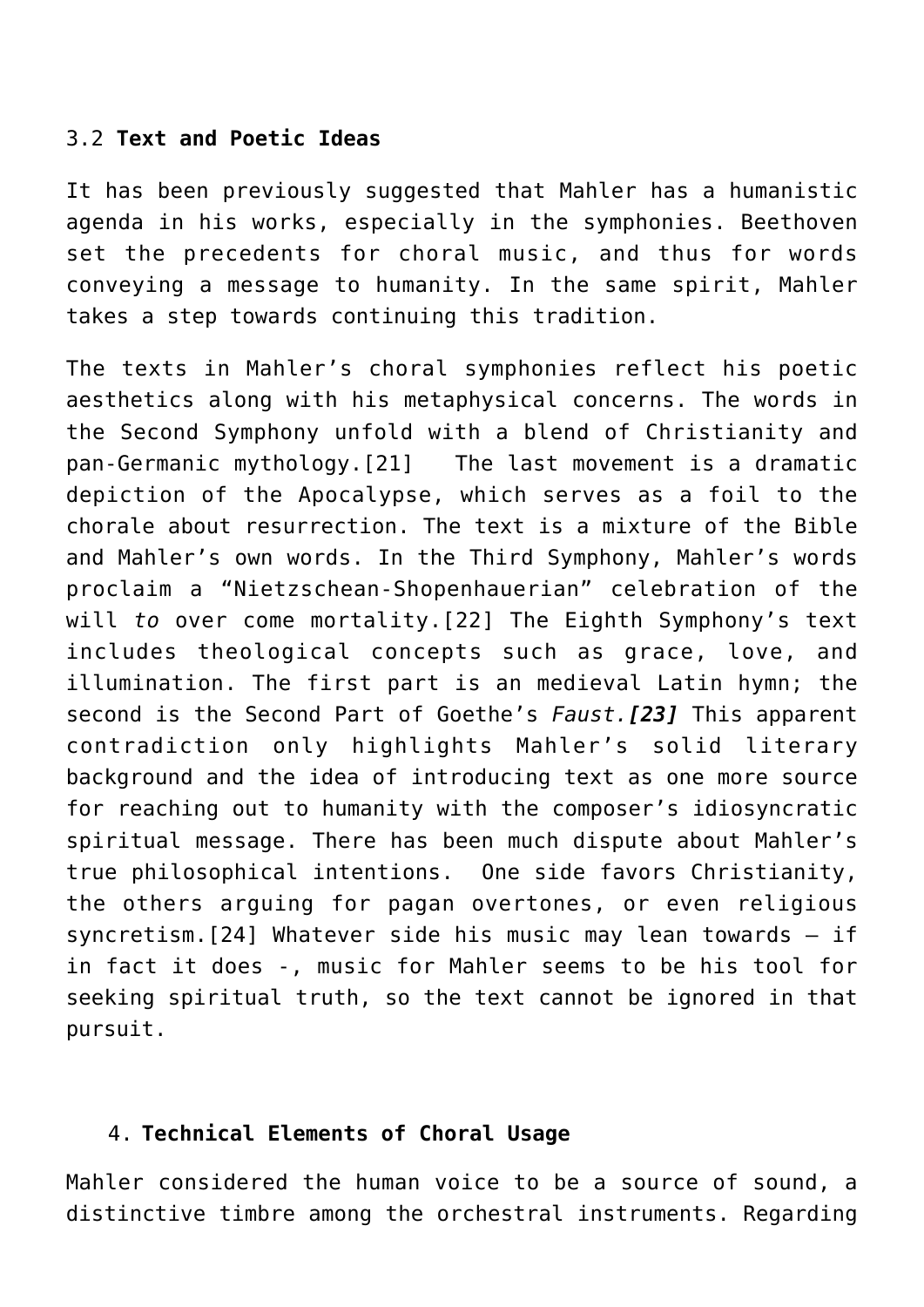the Eighth Symphony, Mahler describes the human voice this way: "Here…voices are also used as instruments: the first movement is strictly symphonic in form but all of it is sung. . . a 'pure' symphony in which the most beautiful instrument in the world is given its true place.["\[25\]](http://icb.ifcm.net/applewebdata://9E3B48BF-B8CF-4DE6-966E-F39BBEF12231#_ftn25) Roman argues that the use of the human voice is part of Mahler's musical evolution, from essentially homophonic orchestral accompaniment to "poly-melodicity" in that the voice is assigned an identical role as the instruments in works like the Eighth Symphony[.\[26\]](http://icb.ifcm.net/applewebdata://9E3B48BF-B8CF-4DE6-966E-F39BBEF12231#_ftn26) For instance, in Part II m. 102 of the Eighth Symphony, the almost monotone chordal passage of the tenors and basses reinforces the harmonic instrumental background of the double basses, harp, and harmonium, where melodic material is split contrapuntally between the voices and instruments.[\[27\]](http://icb.ifcm.net/applewebdata://9E3B48BF-B8CF-4DE6-966E-F39BBEF12231#_ftn27)

Floras goes deeper with this discussion and argues that, because the themes are equally distributed between the voices and instruments, the music can also be semantically deciphered by way of the text.[\[28\]](http://icb.ifcm.net/applewebdata://9E3B48BF-B8CF-4DE6-966E-F39BBEF12231#_ftn28) In addition, the vocal themes are "dealt with instrumentally in the way that they are repeated, transposed, varied, inverted, augmented, combined with each other, and given new coloring."[\[29\]](http://icb.ifcm.net/applewebdata://9E3B48BF-B8CF-4DE6-966E-F39BBEF12231#_ftn29)Thus Mahler did in fact approach the voice as an instrument in his symphonic construction.

Although treated as an instrument, the voice also has a distinct musical role in Mahler's choral music. First, the human timbre is used to portray poetic images suggested by the text. For instance, the distribution of timbres in the Resurrection Chorale of the Second Symphony suggests music coming gradually closer from a far distance, the call of the angel for dead bodies to rise from the dust, exactly as communicated by the text[.\[30\]](http://icb.ifcm.net/applewebdata://9E3B48BF-B8CF-4DE6-966E-F39BBEF12231#_ftn30) Another example is in the fifth movement of the Third Symphony, "Was mir die Engel erzählen" [What the Angels Tel1 Me], where the timbre is distinctly bright, corresponding to the concept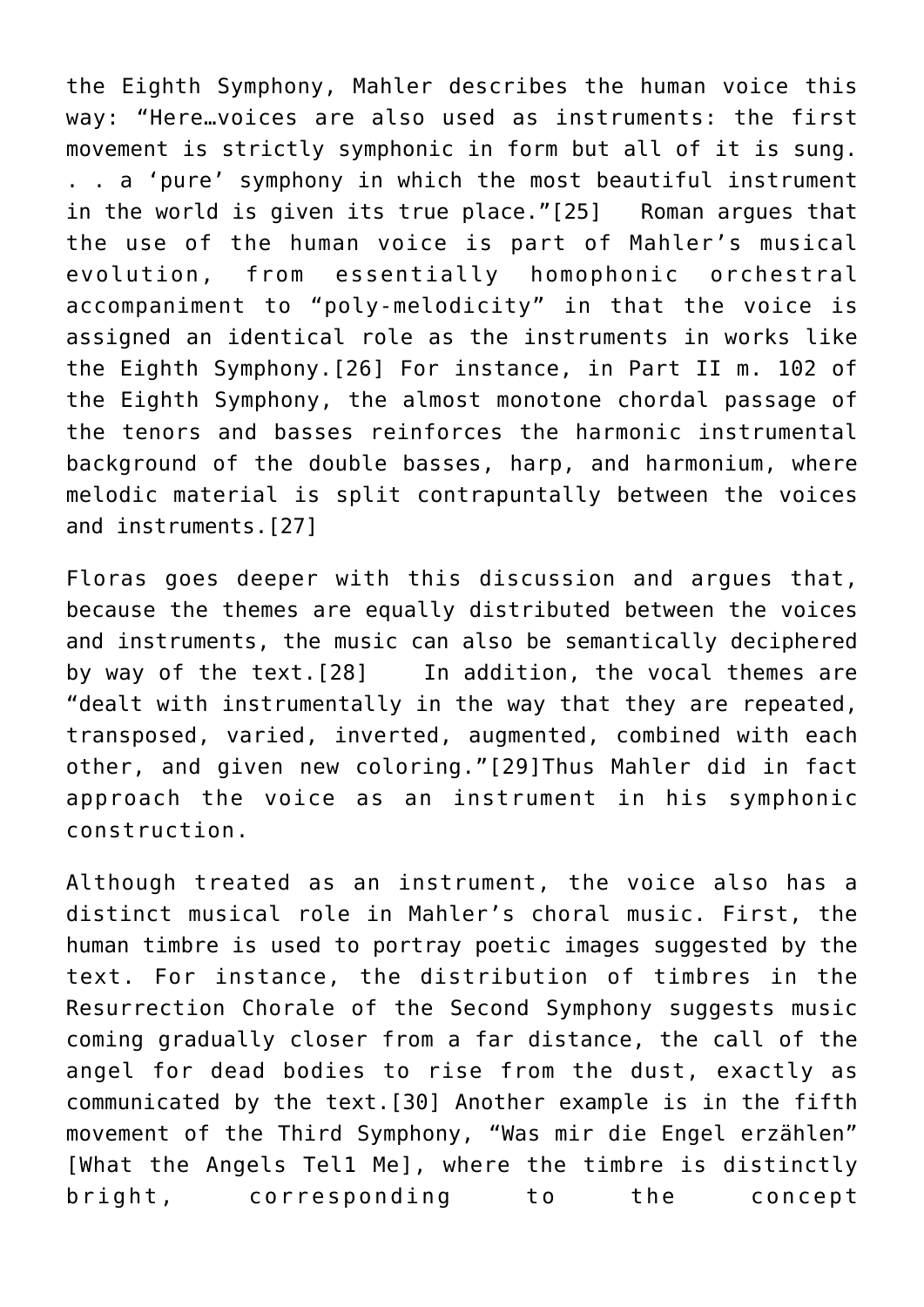of *musíccoelestís.[\[31\]](http://icb.ifcm.net/applewebdata://9E3B48BF-B8CF-4DE6-966E-F39BBEF12231#_ftn31)* Mahler scored the movement for alto solo, boys' voices, and women's voices, including four tuned bells,[\[32\]](http://icb.ifcm.net/applewebdata://9E3B48BF-B8CF-4DE6-966E-F39BBEF12231#_ftn32) all of them light and bright timbres that reinforce the textual concept of the musical passage.

Timbre also helps Mahler embody philosophical ideas such as enlightenment and love, which serve as the main core of the Eighth Symphony. Flora suggests that, at the coda, one of the themes *(Accende)* is specially emphasized because it is sung by boys.[\[33\]](http://icb.ifcm.net/applewebdata://9E3B48BF-B8CF-4DE6-966E-F39BBEF12231#_ftn33) And Mahler makes a distinction between the human voices, as well. For instance, in the Second Symphony, Mahler considers coloristic and timbral differences when using the voices of women and boys. The boys sing in unison while the women's chorus is richly voiced. Moreover, faster sections are voiced in three parts, and four voices are set for slower tempi.[\[34\]](http://icb.ifcm.net/applewebdata://9E3B48BF-B8CF-4DE6-966E-F39BBEF12231#_ftn34) This timbral differentiation thus serves as a powerful tool for Mahler's depiction of ideas.

Range and *tessítura* are other aspects of the human voice that Mahler dealt with, in this case, keeping in mind the great singers of his time and drawing on his experience as an opera conductor.[\[35\]](http://icb.ifcm.net/applewebdata://9E3B48BF-B8CF-4DE6-966E-F39BBEF12231#_ftn35) The vocal range used in his works is extensive, that is, Mahler exceeds the practical limits of the average well-trained voice (from a major 13th to two octaves).[\[36\]T](http://icb.ifcm.net/applewebdata://9E3B48BF-B8CF-4DE6-966E-F39BBEF12231#_ftn36)he more extreme ranges are found in the Second Symphony, but the ranges in the Eighth Symphony are rather comfortable, possibly due to the use of multiple choral forces. Moreover, the *tessitura* lies in the extreme upper end of the vocal range.[\[37\]](http://icb.ifcm.net/applewebdata://9E3B48BF-B8CF-4DE6-966E-F39BBEF12231#_ftn37) The middle register (altos and tenors) has brightness, and clarity, an idea taken from Mahler's orchestration, where the voices are stretched to the limits of their vocal range[.\[38\]](http://icb.ifcm.net/applewebdata://9E3B48BF-B8CF-4DE6-966E-F39BBEF12231#_ftn38) Seeing the voice as a mere source of sound may be reflected in the wide range demanded of the chorus in Mahler's symphonies.

Mahler's choral music reveals a balance between chordal homophony and complex contrapuntal techniques. In addition to *tessitura,* Mahler's perception and use of the human voice as a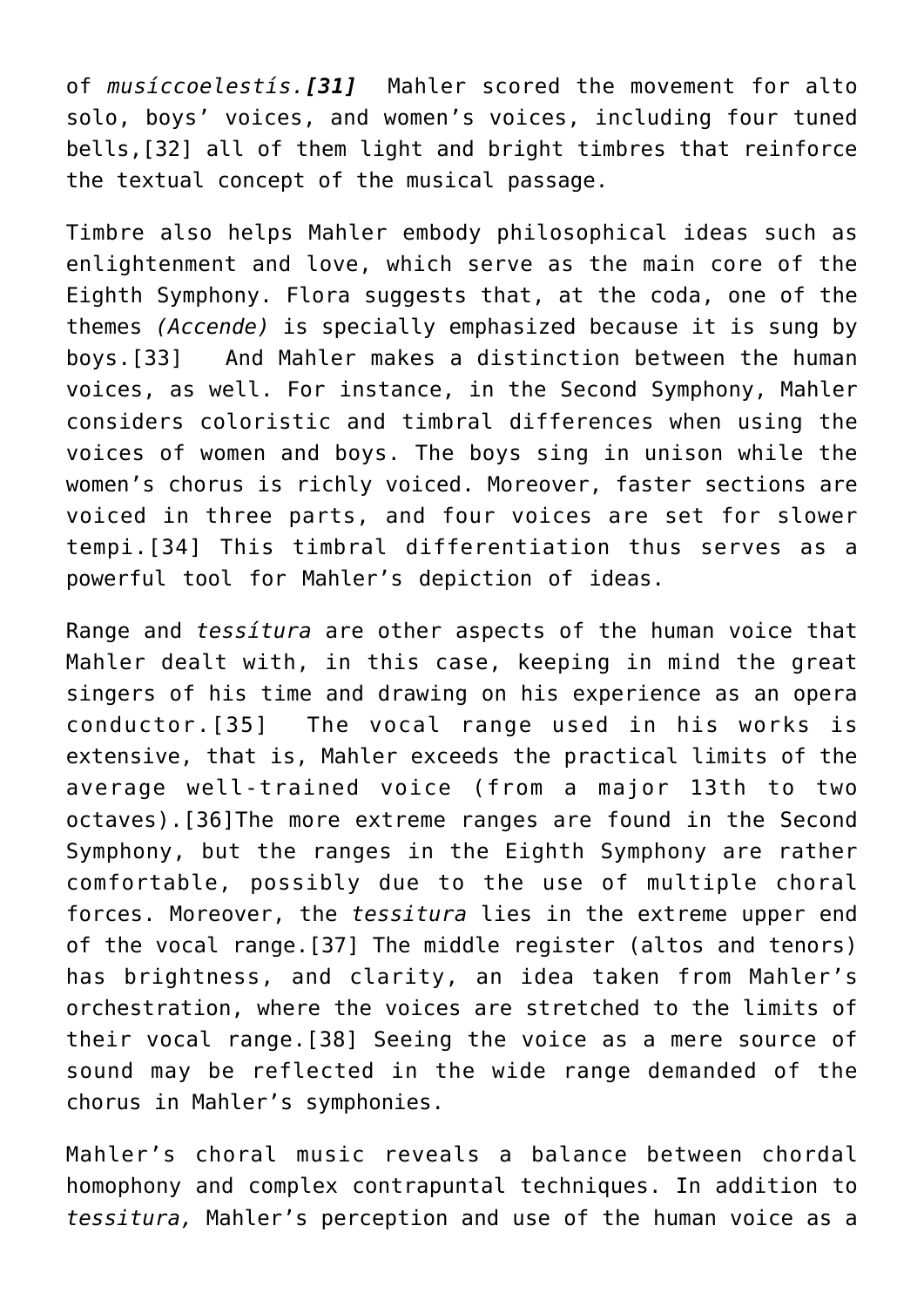source of sound is also reflected texturally. Roman explains how choral parts are treated instrumentally in Mahler'ssymphonies:

*These parts and passages are characterized by a general angularity, including unresolved leaps of an octave as well as consecutive leaps; by parallel intervals and chords; and by a variety of functions that are identical with traditional "filling" roles on certain orchestral instruments[.\[39\]](http://icb.ifcm.net/applewebdata://9E3B48BF-B8CF-4DE6-966E-F39BBEF12231#_ftn39)*

It is noticeable that Beethoven's vocal writing in his Ninth Symphony and his treatment of the vocal soloists as instruments strongly influenced Mahler's own textural procedures.[\[40\]](http://icb.ifcm.net/applewebdata://9E3B48BF-B8CF-4DE6-966E-F39BBEF12231#_ftn40) Except for the extreme range, Mahler is not an innovator texturally. He still works within the traditional boundaries of choral vocal usage. In the Second Symphony, the orchestra plays the role of homophonic accompaniment in the choral movement. In the Third Symphony, there is a balance between orchestral passages that are voice-supporting and those that are independent and polyphonic. Finally, in the Eighth Symphony, there is alternation between voice-supporting and contrapuntal orchestration but no clear division.[\[41\]](http://icb.ifcm.net/applewebdata://9E3B48BF-B8CF-4DE6-966E-F39BBEF12231#_ftn41)

It is relevant to point out that, although the choral writing is not idiomatically vocal due to the leaps and jumps in many passages, the texture is usually homophonic, and the polyphony, when found in the vocal parts, is used as a dramatic device. Roman, for example, explains this dramatic use of choral polyphony when he argues that, "the imitative entries of the five-part chorus in the Second Symphony, rising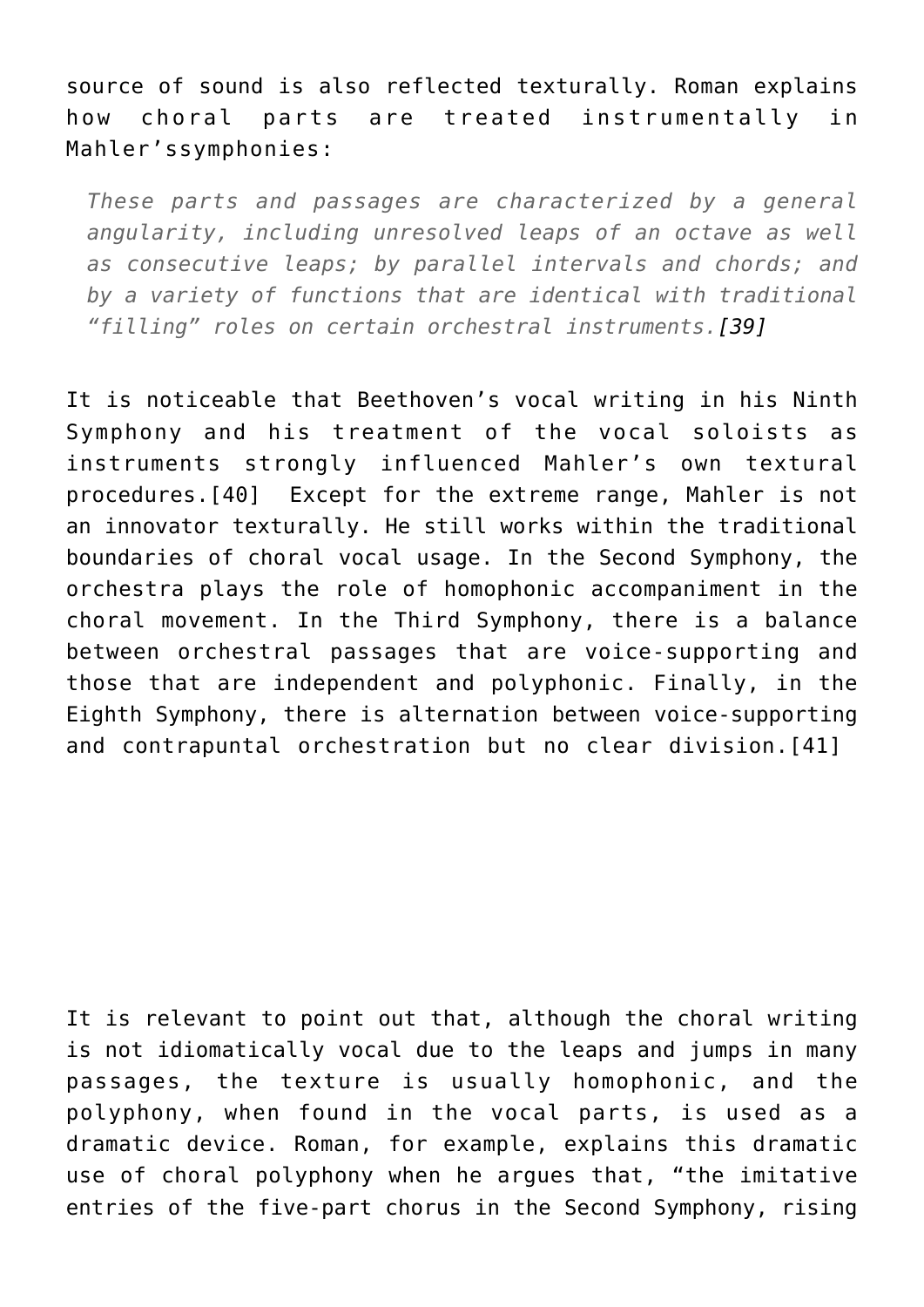from *ppp*to *ff* within about twenty measures, succeed in building up a momentum that imbues the ensuing choral coda with breathtaking majesty and power."[\[42\]](http://icb.ifcm.net/applewebdata://9E3B48BF-B8CF-4DE6-966E-F39BBEF12231#_ftn42) Thus, for Mahler, homophony seems to be the basic structure underlying the choral inflections, with the exception of the dramatic momentum created in his use of polyphony.

The predominance of chordal homophony is motivated by Mahler's demand fortextual clarity. And text here means poetry, as dear to Mahler as music.[\[43\]](http://icb.ifcm.net/applewebdata://9E3B48BF-B8CF-4DE6-966E-F39BBEF12231#_ftn43) Nothing surpasses his own words when expressing his drive to convey the text as clearly as possible: "My two symphonies [the Second and Third] contain the inner aspects of my whole life, truth, and poetry in music,["\[44\]](http://icb.ifcm.net/applewebdata://9E3B48BF-B8CF-4DE6-966E-F39BBEF12231#_ftn44) and "in my symphony [the Eighth] the human voice is, afterall, the bearer of the whole poetic idea."[\[45\]](http://icb.ifcm.net/applewebdata://9E3B48BF-B8CF-4DE6-966E-F39BBEF12231#_ftn45) With this in mind, two special textural procedures emphasized by Roman with regard to clarity may be worthy of note here: First, the choral passages, in unison or octaves, for conveying the text and increasing textural variety, and second, the antiphonal passages used for interplay between full and partial use of the choruses.[\[46\]](http://icb.ifcm.net/applewebdata://9E3B48BF-B8CF-4DE6-966E-F39BBEF12231#_ftn46) Homophony is thus the natural textural procedure to use when highlighting delivery of the text in Mahler's symphonies.

Part of the conservative treatment of the chorus reflects equilibrium between the choir and orchestra, and between the voices, as well. Notice Mahler's instructions in the finale of the Second Symphony, where the lower basses have a B-flat below the staff. In this particular example, Roman argues that, instead of considerations of feasibility in the bass parts, Mahler has a precisely calculated concern with balance, "crucial to the effect of the initial entry of the 'Resurrection' chorale:"

*The basses [must not sing] an octave higher,lest the effect intended by the composer should not materialize;it is not*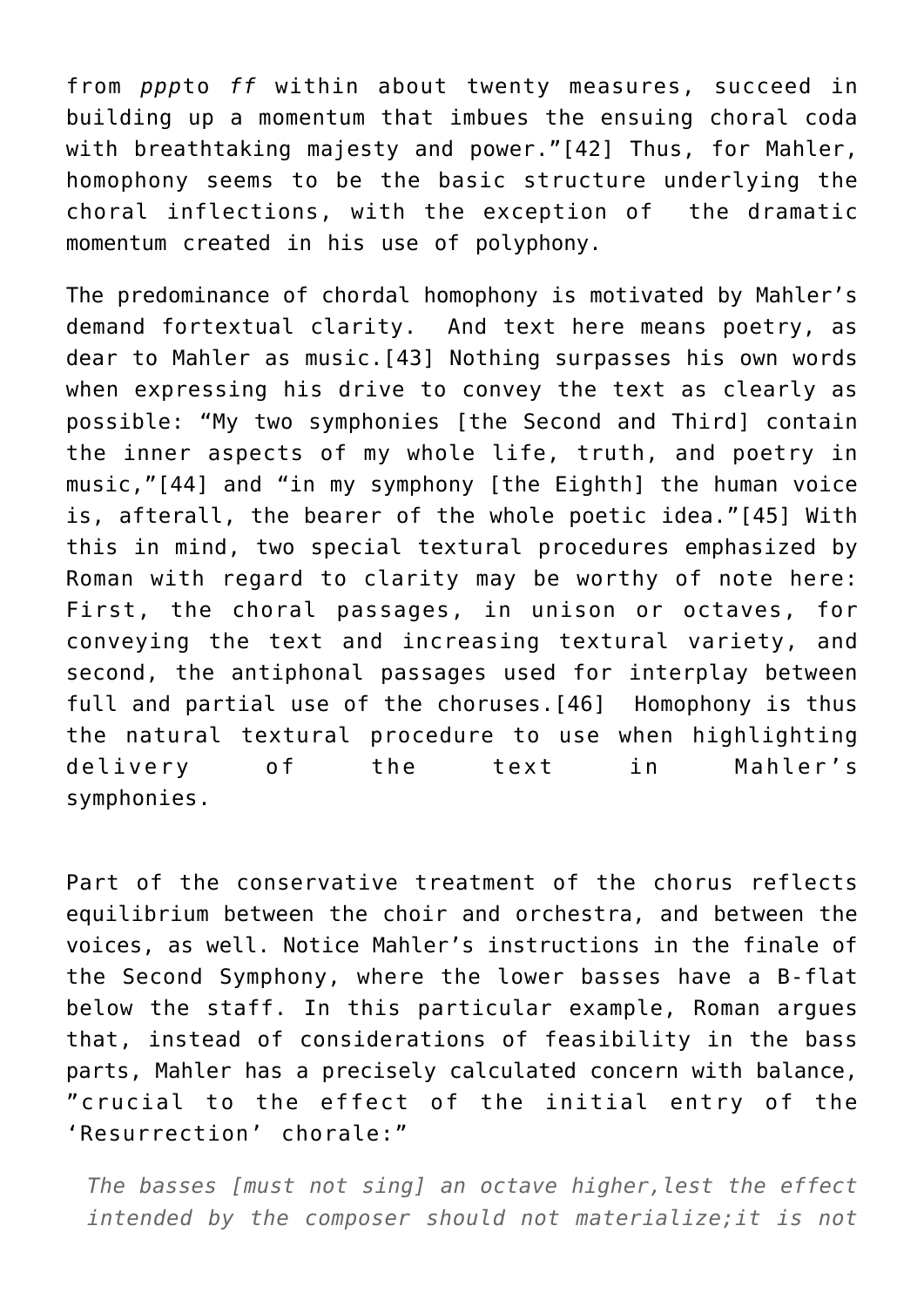*absolutely crucial that these low notes be heard, rather, this manner of notation is [meant] to prevent the low basses from "taking", so to speak, the higher B flat, and thus reinforcing the highernote[.\[47\]](http://icb.ifcm.net/applewebdata://9E3B48BF-B8CF-4DE6-966E-F39BBEF12231#_ftn47)*

In addition, there are rare doublings between the chorus and orchestra in a strict technical sense. In fact, except for the climactic passages, the orchestral fabric is transparent and sparse.[\[48\]](http://icb.ifcm.net/applewebdata://9E3B48BF-B8CF-4DE6-966E-F39BBEF12231#_ftn48) Overall, it may fairly be said that balance between the choral and instrumental forces is maintained by Mahler in all the choral movements of his symphonies.



The legendary singer Enrico Caruso was also known for his caricatures of friends and colleagues whom he encountered during his travels. This included one of former-Music Director G. Mahler, drawn around the time of Mahler's tenure at the helm of the Phil.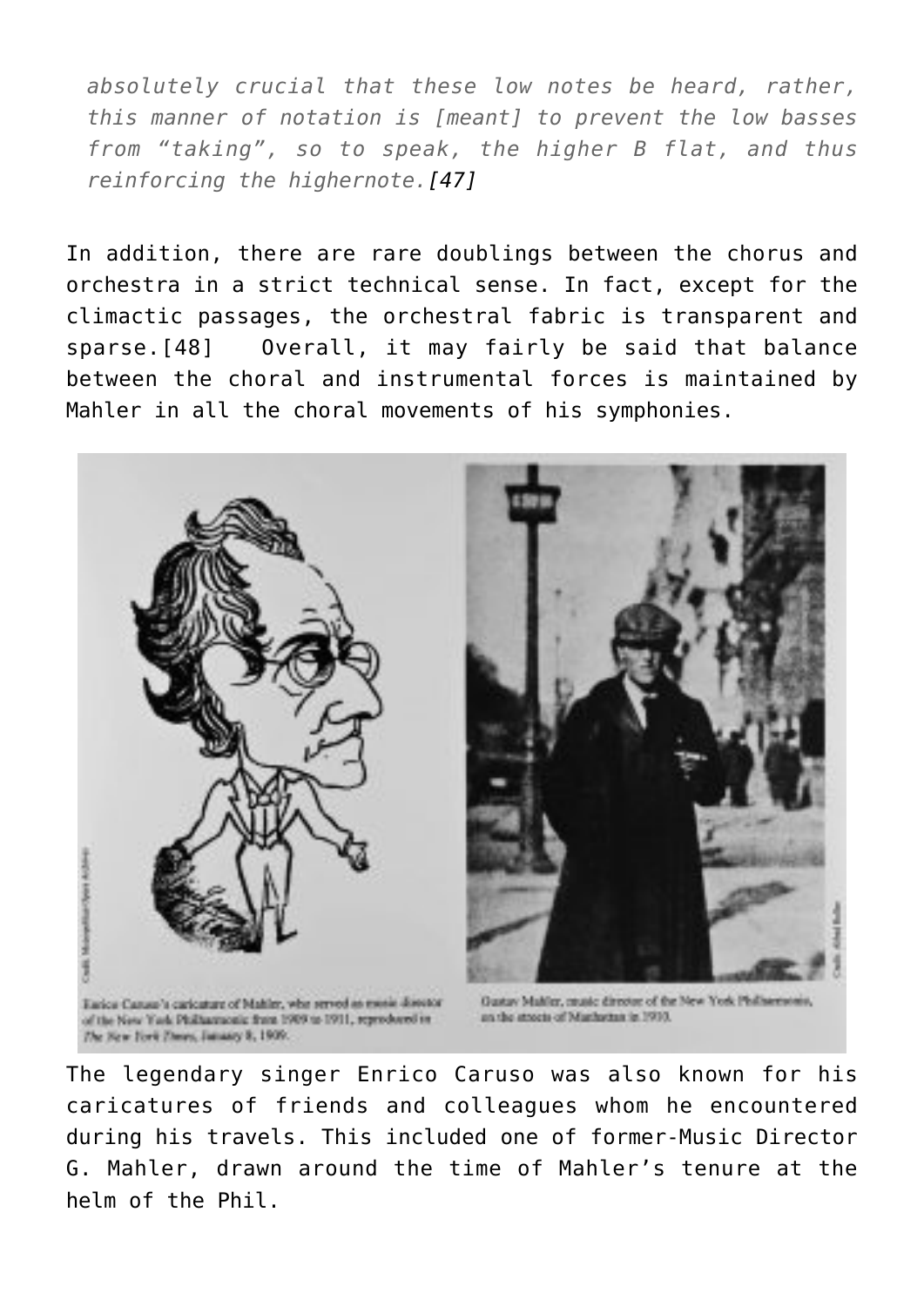## 5. **Conclusion**

Study of the vocal realm in Mahler's music, particularly in a choral setting, merits serious interest for several reasons. First, statistically, the voice plays a role in nearly all of Mahler's compositions. Second, as a conductor at opera venues, Mahler had the opportunity, and needed, to gain knowledge of the voice. Third, Mahler's emotional affinity and familiarity with the voiceis evident to anyone who knows his songs. Last, Mahler's interest in the human voice is not restricted to a"period"but instead resonates through out his entire productive output as a composer. Despite these reasons, Mahler's choral work still lacks scholarly attention,with only marginal reference to this rather large aspect of the composer's music. Roman suggests this may be due to the fact that Mahler did not write any work considered to be an independent composition in that medium.[\[49\]](http://icb.ifcm.net/applewebdata://9E3B48BF-B8CF-4DE6-966E-F39BBEF12231#_ftn49) Instead, the chorus appears in larger-scale conceptions such as a song cycle, a cantata, or a symphony. Be that as it may, Mahler's choral music is still on hold for scholarly work, and it is hoped that the material of my research will encourage further scholarly literature in the future.

## 6. **References:**

- Abbate, Elizabeth Teoli. *Myth, Symbol, and Meaning in Mahler's Early Symphonies.* Ph.D. dissertation, Harvard University, 1996.
- Alexander, Metcher F. *Representative Nineteenth Century Choral Symphonies.*
- **M .M .** thesis, North Texas State·University, 1971.
- Bauer-Lechner, Natalie. *Recollections of Gustav Mahler,*ed. Dika Newlin, trans.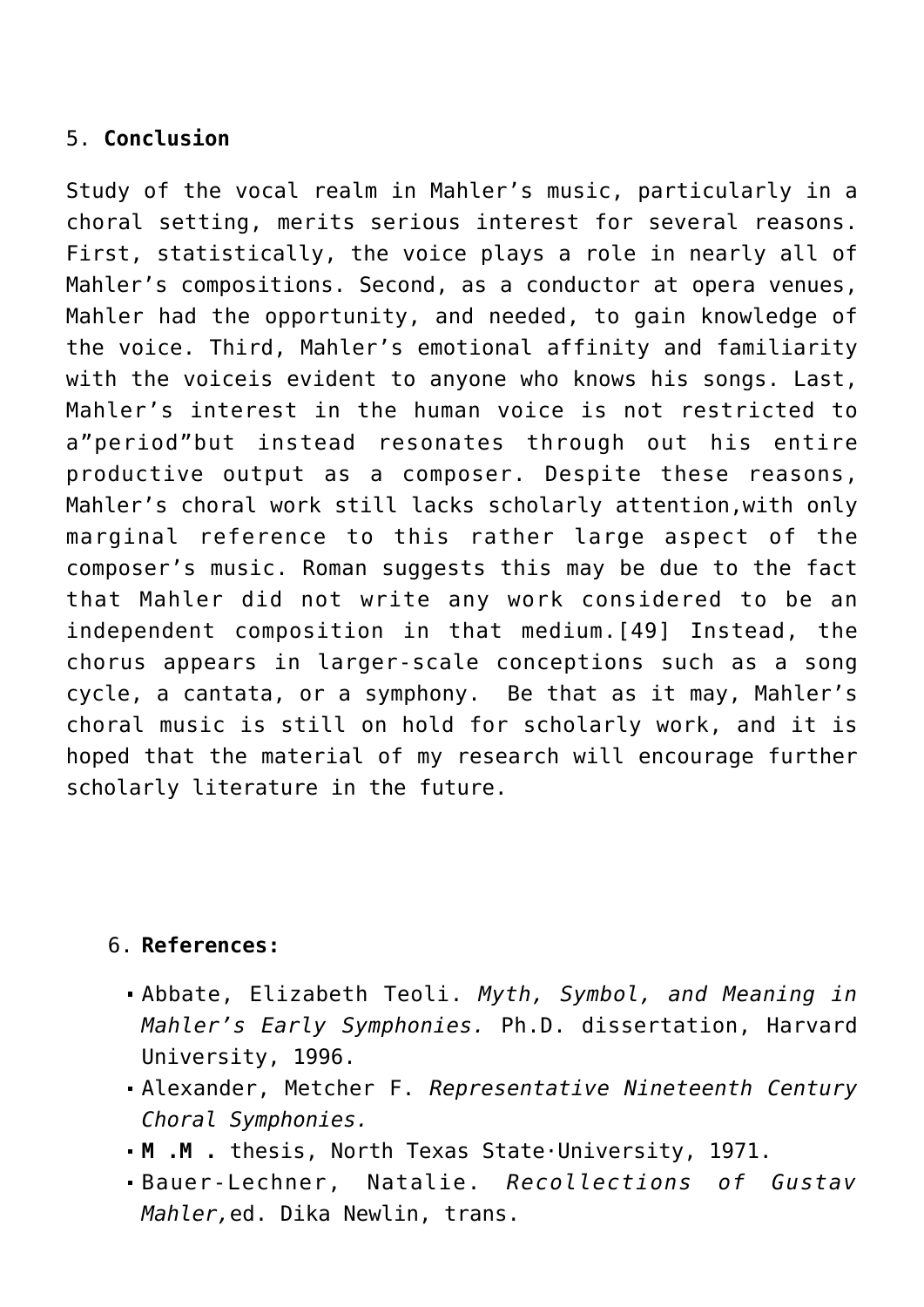- Peter Franklin. Cambridge: Cambridge University Press, 1980.
- Blaukopf, Herta, ed. *Gustav Mahler –Richard Strauss Correspondence, 1888–1911,* trans. Edmund Jephcott. London: Faber and Faber,1984.
- Blaukopf, Kurt, and Herta Blaukopf. *Mahler: His Life, Work, and World,* 2nd ed. London: Thames and Hudson, 1991.
- Franklin, Peter, "Mahler, Gustav," *The New Grove Dictionary of Music and Musicians,* 2nd ed., 29 vols., ed. Stanley Sadie. New York: Macmillan, 2001. XV,602-31.
- Franklin, Peter. *Mahler: Symphony No.3.* New York: Cambridge University Press, 1991. *(Cambridge Music Handbooks,* ed. Julian Rushton, unnumbered volume)
- Floras, Constantin. *Gustav Mahler: The Symphonies.* Portland: Amadeus Press, 1997.
- Holbrook, David. *Gustav Mahler and the Courage to Be.* London: Vision Press, 1975. *(Studies in the Psychology of Culture,* unnumbered volume)
- Johnson, Steven Philip. *Thematic and Tonal Processes in Mahler's Third Symphony.* Ph.D. dissertation, University of California, Los Angeles, 1989.
- La Grange, Henry-Louis de. *Mahler,*Vol. I. Garden City, N.Y.: Doubleday, 1973.
- La Grange, Henry-Louis de. *Gustav Mahler, Vienna: Triumph and Disillusionment (1904-1907),* Vol. III. Oxford: Oxford University Press, 1995.
- Lea, Henry A. *Gustav Mahler: Man on the Margin.*Bonn: Bouvier, 1985.
- Mahler, Alma. *Gustav Mahler: Memories and Letters,* ed. Donald Mitchell, trans. Basil Creighton. London: Cox & Wyman, 1973.
- Mahler, Gustav. *Mahler's Unknown Letters,*ed. Herta Blaukopf, trans. Richard Stokes. London: Victor Gollancz, 1986.
- Mitchell, Donald. *Gustav Mahler: Songs and Symphonies of Life and Death,* Vol. III. Berkeley: University of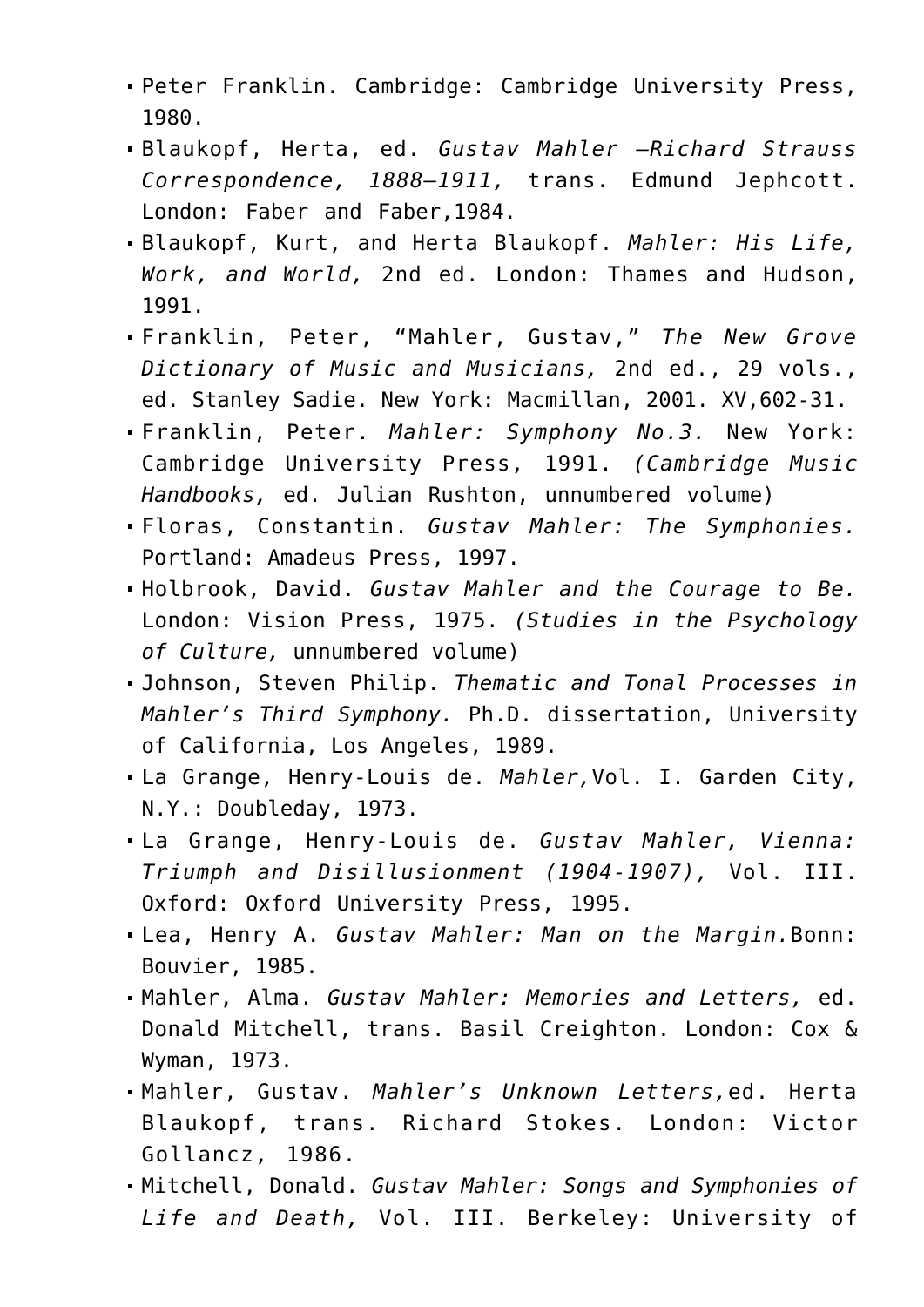California Press, 1985.

Roman, Zoltan. "The Chorus in Mahler's Music," *The Music Review* LXIII/l (February 1982), 31-43.



Adamilson Guimarães de Abreu

**Adamilson Guimarães de Abreu** received his Masters in Choral Conducting (2004), Bachelors in General Studies (2002), and Music Education Specialist (2015) degree from the University of Missouri – Columbia, EUA. As a professional singer Mr. Abreu had a two-year engagement with the *Teatro Municipal de São Paulo* (1991-1992). Some of his awards include 3rd place in the *1° Concurso Nacional de Canto "Cidade de Araçatuba"* (1996), and as a choir conductor reaching the finals in the *1° Concurso Nacional de Coros FUNARTE* (1997), with his choir placing among the six best choirs in the nation. Mr. Abreu has research interest in the area of music conducting and music education, especially on the use of choral singing and conducting as pedagogical tools for teaching general music education classes. Lately Mr. Abreu has judged voice contests as the SESI´s *II Festival da Canção* inBrasilia, Brazil, and engaged as the choir *maestro* for the opera *Romeo and Juliet* by Gounod and *La Traviata* by Verdi during the *III* and *IV Festival Internacional de Ópera da Amazônia*. Nowadays Mr. Abreu is a full time faculty at the *Universidade Federal do Pará*, in Belém – Brazil. Email: [abreu\\_2004@yahoo.com](mailto:abreu_2004@yahoo.com)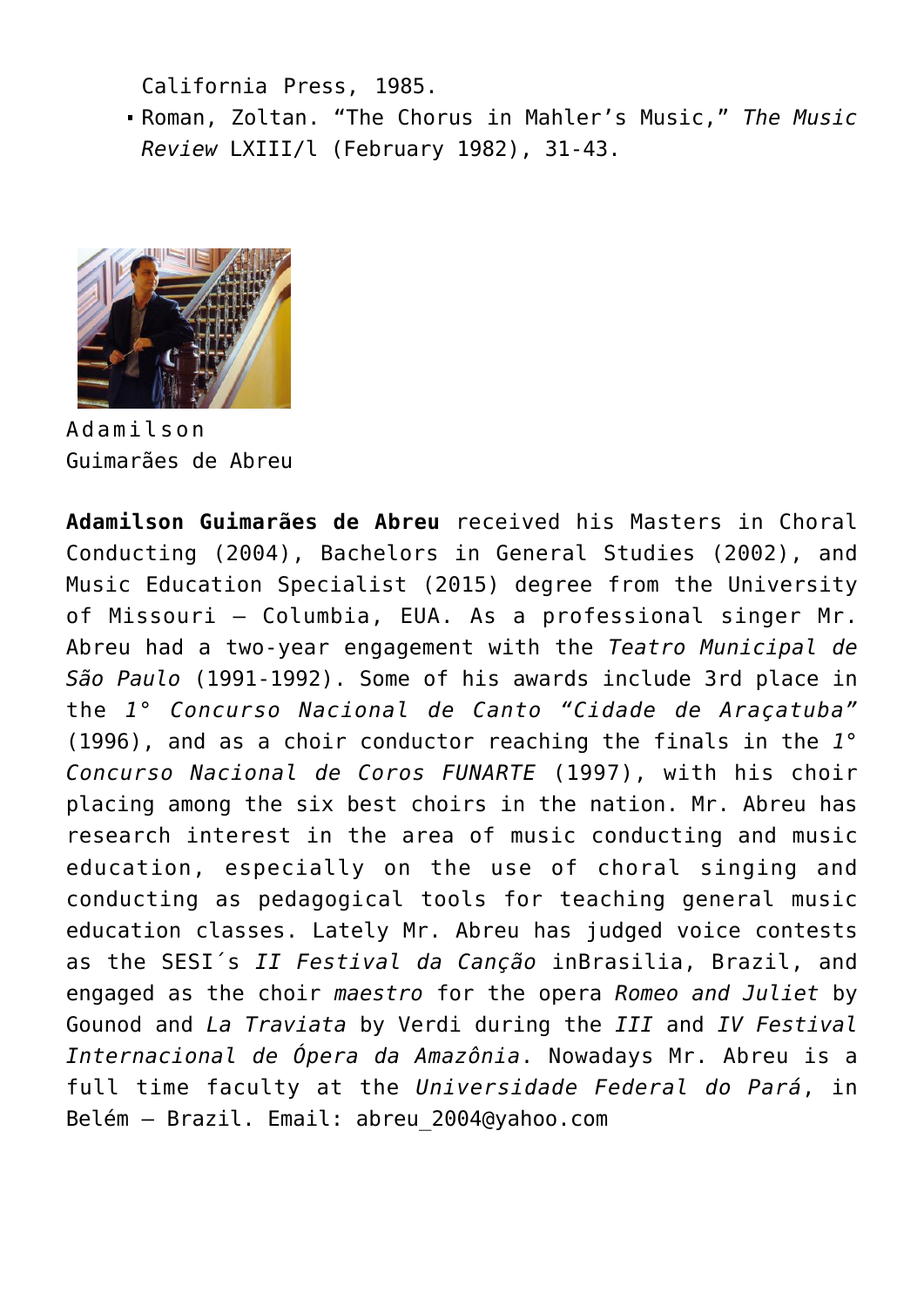*Edited by Steve Lansford, USA*

[\[1\]](http://icb.ifcm.net/applewebdata://9E3B48BF-B8CF-4DE6-966E-F39BBEF12231#_ftnref1)Zoltan Roman, "The Chorus in Mahler's Music," *The Music Review* XLIII/1 (February, 1982), 32.

[\[2\]](http://icb.ifcm.net/applewebdata://9E3B48BF-B8CF-4DE6-966E-F39BBEF12231#_ftnref2)Jack Dietherin "Mahler Juvenilia," *Chordand Discord, III/*1(1969), 68, interprets the last line of Mahler's sketch/poem this way: "If I cannot find meaning in my life, I am confounded, I am faced with nothing but my nothingness."

[\[3\]I](http://icb.ifcm.net/applewebdata://9E3B48BF-B8CF-4DE6-966E-F39BBEF12231#_ftnref3)n the program for the Symphony No. 2, Mahler clearly states his concerns about matters of life and death, in this case a rather optimistic vision since it culminates in resurrection; see Donald Mitchell. *Gustav Mahler: The Wunderhorn Years, Vol. II* (University of California Press, 1995), 183.

[\[4\]](http://icb.ifcm.net/applewebdata://9E3B48BF-B8CF-4DE6-966E-F39BBEF12231#_ftnref4)Constantin Floros,*Gustav Mahler: The Symphoníes* (Portland: Amadeus Press, 1997), 54.

[\[5\]D](http://icb.ifcm.net/applewebdata://9E3B48BF-B8CF-4DE6-966E-F39BBEF12231#_ftnref5)avid Holbrook, *Gustav Mahler and the Courage to Be* (London: Vision Press, 1975), 12.

[\[6\]S](http://icb.ifcm.net/applewebdata://9E3B48BF-B8CF-4DE6-966E-F39BBEF12231#_ftnref6)ee Arthur Schopenhauer, *The World as Wíll and Idea* (London: Routledge and Kegan , 1957).

[\[7\]](http://icb.ifcm.net/applewebdata://9E3B48BF-B8CF-4DE6-966E-F39BBEF12231#_ftnref7)See Friedrich Nietzsche, *The Birth of Tragedy and the Case of Wagner* (New York: Vintage Books, 1967).

[\[8\]](http://icb.ifcm.net/applewebdata://9E3B48BF-B8CF-4DE6-966E-F39BBEF12231#_ftnref8)David Holbrook, *The Courage to Be,* 8 (provides information about Wagner's essay).

[\[9\]](http://icb.ifcm.net/applewebdata://9E3B48BF-B8CF-4DE6-966E-F39BBEF12231#_ftnref9)Steven Philip Johnson, *Thematic and Tonal Process in Mahler' s Third Symphony,* (Ph.D. dissertation, University of California, Los Angeles, 1989), 9.

[\[10\]](http://icb.ifcm.net/applewebdata://9E3B48BF-B8CF-4DE6-966E-F39BBEF12231#_ftnref10)Constantin Floros, *The Symphonies,* 226.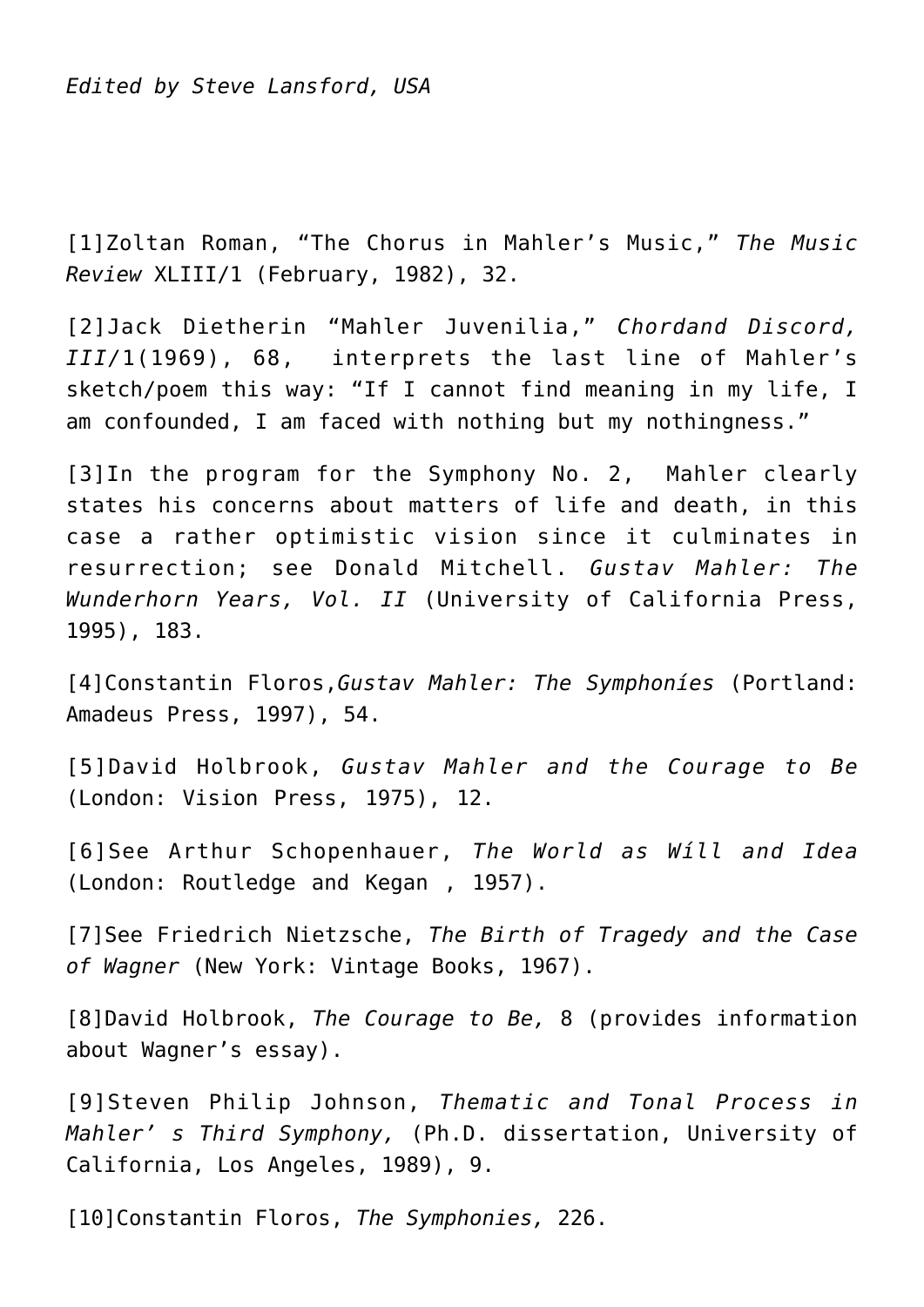[\[11\]A](http://icb.ifcm.net/applewebdata://9E3B48BF-B8CF-4DE6-966E-F39BBEF12231#_ftnref11)lma Mahler, *Gustav Mahler: Memories and Letters* (London: Cox & Wyman, 1973),103.

[\[12\]](http://icb.ifcm.net/applewebdata://9E3B48BF-B8CF-4DE6-966E-F39BBEF12231#_ftnref12)Peter Franklin, "Mahler, Gustav," *The New Grove Dictionary of Music and Musicians,* 2nd ed., 29 vols., ed. Stanley Sadie, (New York: Macmillan, 2001) XV, 615.

[\[13\]](http://icb.ifcm.net/applewebdata://9E3B48BF-B8CF-4DE6-966E-F39BBEF12231#_ftnref13)Alma Mahler, *Memories and Letters,* 101.

[\[14\]](http://icb.ifcm.net/applewebdata://9E3B48BF-B8CF-4DE6-966E-F39BBEF12231#_ftnref14)Peter Franklin, *Mahler: Symphony No. 3* (New York: Cambridge University Press, 1991), 37.

[\[15\]](http://icb.ifcm.net/applewebdata://9E3B48BF-B8CF-4DE6-966E-F39BBEF12231#_ftnref15)Henry A. Lea, *Gustav Mahler: Man on the Margin* (Bonn: Bouvier, 1985), 49.

[\[16\]](http://icb.ifcm.net/applewebdata://9E3B48BF-B8CF-4DE6-966E-F39BBEF12231#_ftnref16)Henry Lea, *Man on the Margin,* 96.

[\[17\]](http://icb.ifcm.net/applewebdata://9E3B48BF-B8CF-4DE6-966E-F39BBEF12231#_ftnref17)*Ibid,* 100.

[\[18\]](http://icb.ifcm.net/applewebdata://9E3B48BF-B8CF-4DE6-966E-F39BBEF12231#_ftnref18)Constantin Floros, *The Symphonies,* 104.

[\[19\]](http://icb.ifcm.net/applewebdata://9E3B48BF-B8CF-4DE6-966E-F39BBEF12231#_ftnref19)Elizabeth Abbate, *Myth, Symbol, and Meaning in Mahler's Early Symphonies* (Ph.D. dissertation, Harvard University, 1996), 189.

[\[20\]](http://icb.ifcm.net/applewebdata://9E3B48BF-B8CF-4DE6-966E-F39BBEF12231#_ftnref20)Elizabeth Abbate, *Myth, Symbol, and Meaning in Mahler's Early Symphonies* (Ph.D. dissertation, Harvard University, 1996), 191.

[\[21\]](http://icb.ifcm.net/applewebdata://9E3B48BF-B8CF-4DE6-966E-F39BBEF12231#_ftnref21)Specifically, the "Edda": a Northern myth that contains an account of the end of the world. Heimdall, born from the union of Odin and nine giantesses simultaneously, is appointed guardian of the rainbow bridge, connecting earth and heaven. He had a trumpet to call all creatures to battle against his enemies, and its last blast announces the arrival of the final battle. Some of these elements are recognized in Mahler's music, (See Abbate, *Myth, Symbol, and Meaning,* 90-91).

[\[22\]E](http://icb.ifcm.net/applewebdata://9E3B48BF-B8CF-4DE6-966E-F39BBEF12231#_ftnref22)lizabeth Abbate, *Myth, Symbol, and Meaning,* 72. Other scholars share this point of view whereas Floros rejects it,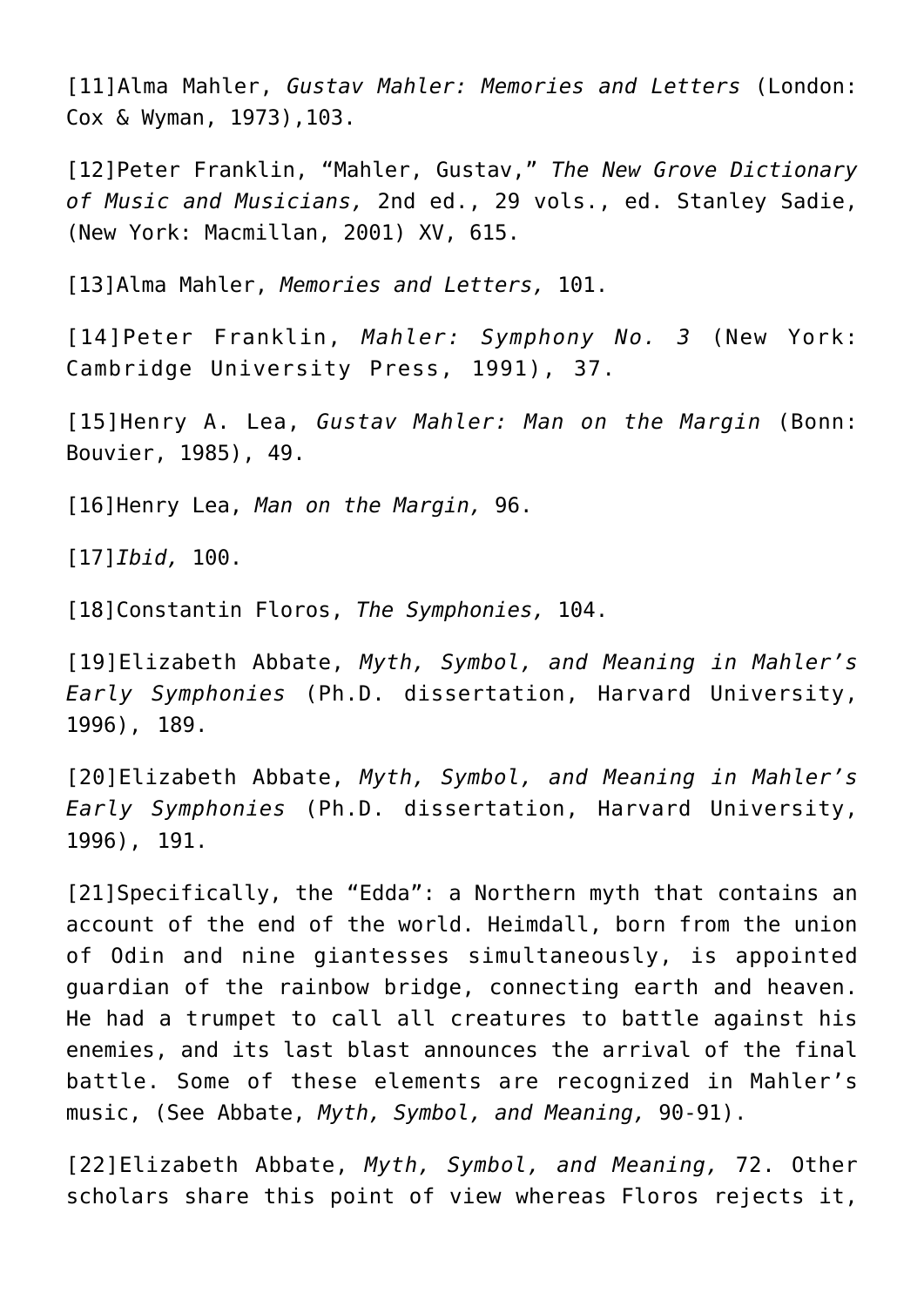instead adopting Schopenhauer 's concept of will. For Abbate, Mahler's optimistic musical intentions, and the intellectual content of the Third Symphony, oppose the cynical worldview of Nietzsche.

[\[23\]F](http://icb.ifcm.net/applewebdata://9E3B48BF-B8CF-4DE6-966E-F39BBEF12231#_ftnref23)or a detailed study of the text, see Donald Mitchell, *Gustav Mahler: Songs and Symphonies of Lífe and Death,* Vol. III (Berkeley: University of California Press, 1985).

[\[24\]T](http://icb.ifcm.net/applewebdata://9E3B48BF-B8CF-4DE6-966E-F39BBEF12231#_ftnref24)he authors that defend these ideas are, respectively: Donald Mitchell and Henry A. Lea; Herta Blaukopf and Natalie Bauer-Lechner; and Constantin Floros and Elizabeth Abbate.

[\[25\]](http://icb.ifcm.net/applewebdata://9E3B48BF-B8CF-4DE6-966E-F39BBEF12231#_ftnref25)Donald Mitchell, *Symphonies of Life and Death,* 519.

[\[26\]](http://icb.ifcm.net/applewebdata://9E3B48BF-B8CF-4DE6-966E-F39BBEF12231#_ftnref26)Zoltan Roman, "The Chorus in Mahler's Music," 39.

[\[27\]](http://icb.ifcm.net/applewebdata://9E3B48BF-B8CF-4DE6-966E-F39BBEF12231#_ftnref27)*Ibid.,* 39.

[\[28\]](http://icb.ifcm.net/applewebdata://9E3B48BF-B8CF-4DE6-966E-F39BBEF12231#_ftnref28)Constantin Floros, *The Symphonies,* 68.

[\[29\]](http://icb.ifcm.net/applewebdata://9E3B48BF-B8CF-4DE6-966E-F39BBEF12231#_ftnref29)Constantin Floros, *The Symphonies,* 223.

[\[30\]](http://icb.ifcm.net/applewebdata://9E3B48BF-B8CF-4DE6-966E-F39BBEF12231#_ftnref30)Constantin Floros, *The Symphonies,* 77 .

[\[31\]T](http://icb.ifcm.net/applewebdata://9E3B48BF-B8CF-4DE6-966E-F39BBEF12231#_ftnref31)he text for this section is the poem *Armer Kinder Bettlerlied* ("Poor Children's Beggar Song"). It refers to the "sweet" singing of the angels and the "heavenly joy that has no end," the story of Peter's guilt and his absolution through Jesus (see *Ibíd.,*104).

[\[32\]](http://icb.ifcm.net/applewebdata://9E3B48BF-B8CF-4DE6-966E-F39BBEF12231#_ftnref32)*Ibid.,* 104*.*

[\[33\]](http://icb.ifcm.net/applewebdata://9E3B48BF-B8CF-4DE6-966E-F39BBEF12231#_ftnref33)Constantin Floros, *The Symphonies,* 226.

[\[34\]M](http://icb.ifcm.net/applewebdata://9E3B48BF-B8CF-4DE6-966E-F39BBEF12231#_ftnref34)etcher Alexander, *Representatíve Nineteenth Century Choral Symphonies* (M .M. thesis, North Texas State University, 1971), 176.

[\[35\]M](http://icb.ifcm.net/applewebdata://9E3B48BF-B8CF-4DE6-966E-F39BBEF12231#_ftnref35)etcher Alexander, *Representatíve Nineteenth Century Choral Symphonies* (M .M. thesis, North Texas State University,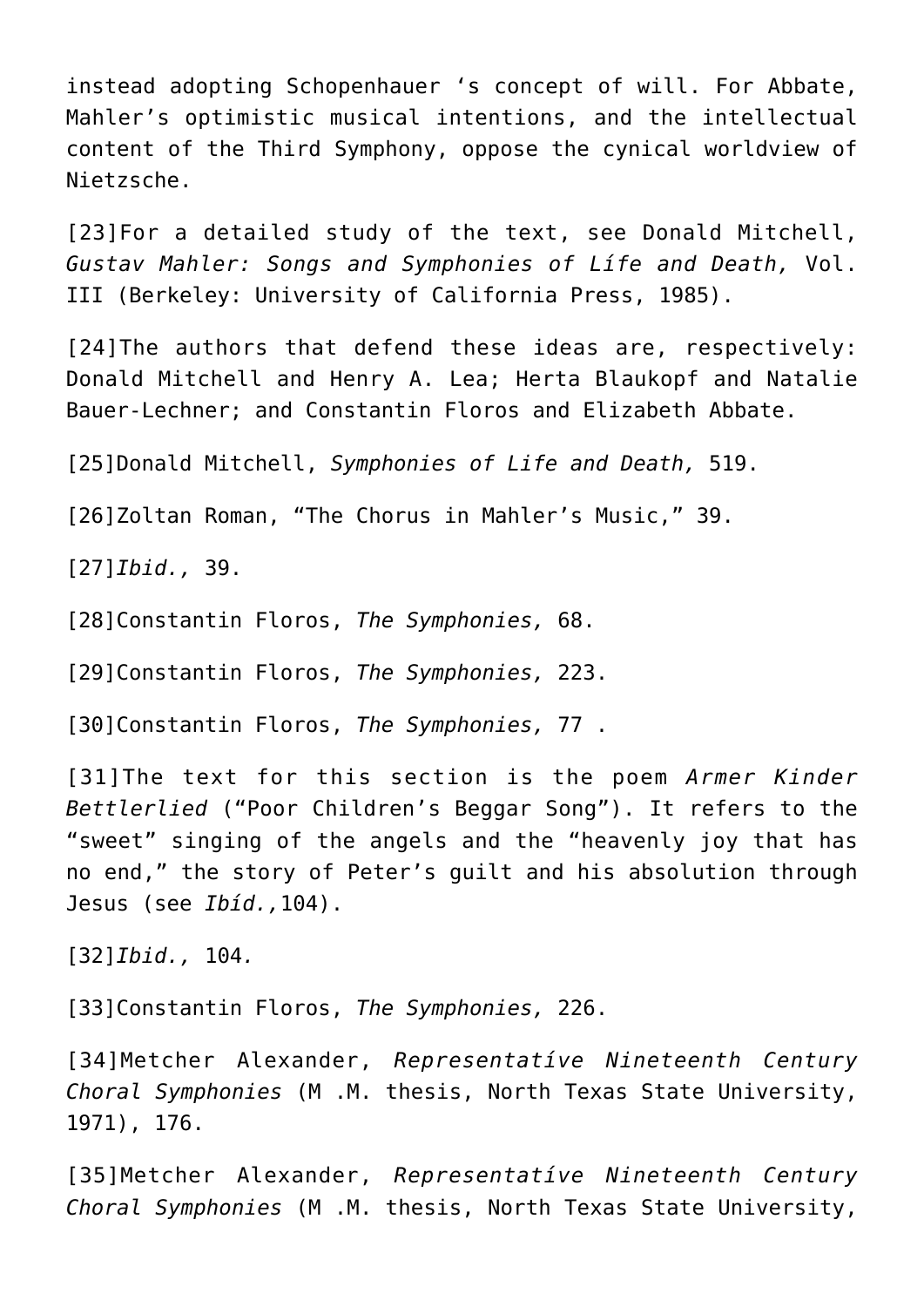1971), 148.

[\[36\]](http://icb.ifcm.net/applewebdata://9E3B48BF-B8CF-4DE6-966E-F39BBEF12231#_ftnref36)*lbid .,* 189.

[\[37\]](http://icb.ifcm.net/applewebdata://9E3B48BF-B8CF-4DE6-966E-F39BBEF12231#_ftnref37)An exception is the conservative *tessitura* for the boys, which Alexander claims never fails to stand out for its distinctive sonority within the musical texture (see Metcher Alexander 19th *Century Choral Symphonies,* 189).

[\[38\]](http://icb.ifcm.net/applewebdata://9E3B48BF-B8CF-4DE6-966E-F39BBEF12231#_ftnref38)All of this information is found in detail in Roman's article along with tables of comparative statistics for vocal participation and vocal range in all the choral symphonies and *Das Klagende Lied.*

[\[39\]](http://icb.ifcm.net/applewebdata://9E3B48BF-B8CF-4DE6-966E-F39BBEF12231#_ftnref39)Zoltan Roman, "The Chorus in Mahler's Music," 39.

[\[40\]T](http://icb.ifcm.net/applewebdata://9E3B48BF-B8CF-4DE6-966E-F39BBEF12231#_ftnref40)he unsettling *tessitura* in the tenor and alto solos compromises the tone quality and balance of the vocal quartet vis-à-vis the massive sound of the orchestra in the climactic momentum of the Nineth Symphony. Their role is to fill out the harmony, a feature later used by Mahler in his symphonies.

[\[41\]](http://icb.ifcm.net/applewebdata://9E3B48BF-B8CF-4DE6-966E-F39BBEF12231#_ftnref41)Zoltan Roman, "The Chorus in Mahler's Music," 40.

[\[42\]](http://icb.ifcm.net/applewebdata://9E3B48BF-B8CF-4DE6-966E-F39BBEF12231#_ftnref42)*Ibíd.,* 41.

[\[43\]](http://icb.ifcm.net/applewebdata://9E3B48BF-B8CF-4DE6-966E-F39BBEF12231#_ftnref43)Herta Blaukopf and Kurt Blaukopf in *Mahler: Hís Life, Work, and World* (London: Thames and Hudson, 1991), 31, point out that Mahler showed equal talent for both music and literature.

[\[44\]](http://icb.ifcm.net/applewebdata://9E3B48BF-B8CF-4DE6-966E-F39BBEF12231#_ftnref44)Natalie Bauer-Lechner, *Recollectíons of Gustav Mahler,* ed. Dika Newlin, trans. Peter Franklin (Cambridge: Cambridge University Press, 1980), 75.

[\[45\]](http://icb.ifcm.net/applewebdata://9E3B48BF-B8CF-4DE6-966E-F39BBEF12231#_ftnref45)Mitchell,*Symphoníes of Life and Death,* 519.

[\[46\]](http://icb.ifcm.net/applewebdata://9E3B48BF-B8CF-4DE6-966E-F39BBEF12231#_ftnref46)*Ibíd.,* 41.

[\[47\]](http://icb.ifcm.net/applewebdata://9E3B48BF-B8CF-4DE6-966E-F39BBEF12231#_ftnref47)Donald Mitchell, *Symphonies of Life and Death,* 38.